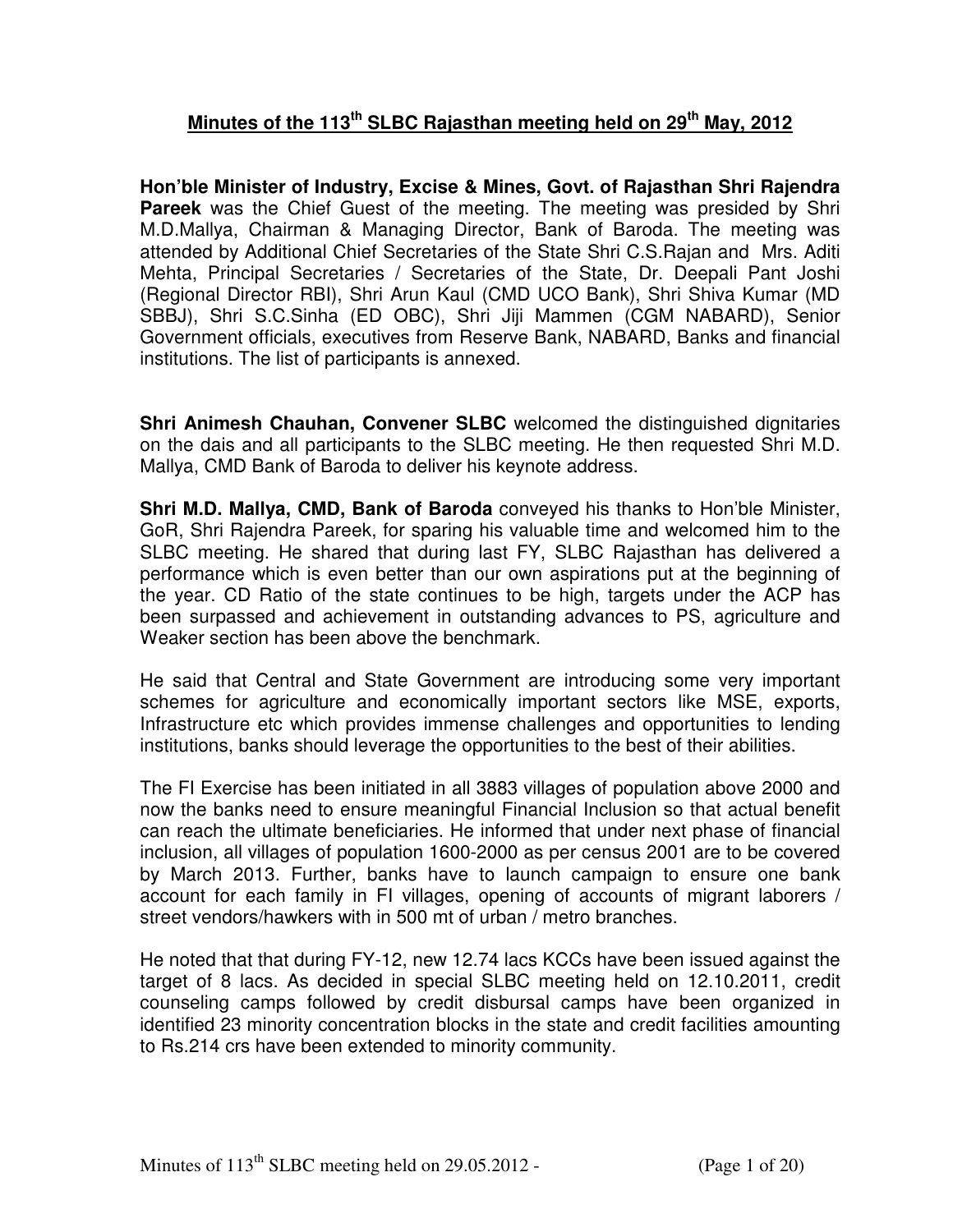He conveyed his thanks to the State Government for resolving some of the long pending issues with banks e.g. consenting for release of their share for recapitalization of RRBs, consenting for amalgamation of geographically contiguous RRBs and taking steps for making the DISCOMS viable. He requested the State Government for taking up the issue of amendment in Rajasthan PDR act so as to include bank dues. This will go a long way in creating an environment favoring banks recovery and will encourage banks to improve lending under non farm Government sponsored schemes.

**Convener SLBC** then requested the Chief Guest Hon'ble Shri Rajendra Pareek, Minister of Industry, Excise & Mines, Govt. of Rajasthan to deliver his address and enrich the house with his valuable guidance.

**Hon'ble Minister** at the outset informed the house that Hon'ble Chief Minister of Rajasthan, Shri Ashok Gehlot, has sent his good wishes to SLBC, Rajasthan for its  $113<sup>th</sup>$  meeting and achievements made by the forum.

He commended the CD ratio obtaining in the State but shared his concern for the low CD ratio districts and advised that Banks should take steps to improve the position. He shared that the government is regularly taking steps to improve infrastructure and living standards of people, but due to large area and lesser density of population, any infrastructure development activity involves huge cost. State Government in coordination with banks is working for providing affordable houses to BPL population in the state. He requested banks to achieve their stipulated targets for lending to minority community, as the performance under this category is below benchmark. He observed for ensuring sanction / rejection of loan applications with in the stipulated time at branches level.

He informed that to instill sense of accountability in implementing authorities, State Government has introduced Service Guarantee Act. The State Government has announced 100% concession in interest amount on timely repayment of crop loan up to Rs.1.00 lac to encourage timely repayment of loan; State Govt. has recently implemented IFMS application to maintain transparency in the system and requested banks to be a part of this initiative. He complimented all the stake holders of SLBC for their outstanding performance during 2011-12 and requested for commencing the discussion

#### **Thereafter the agenda items were taken up for discussion:**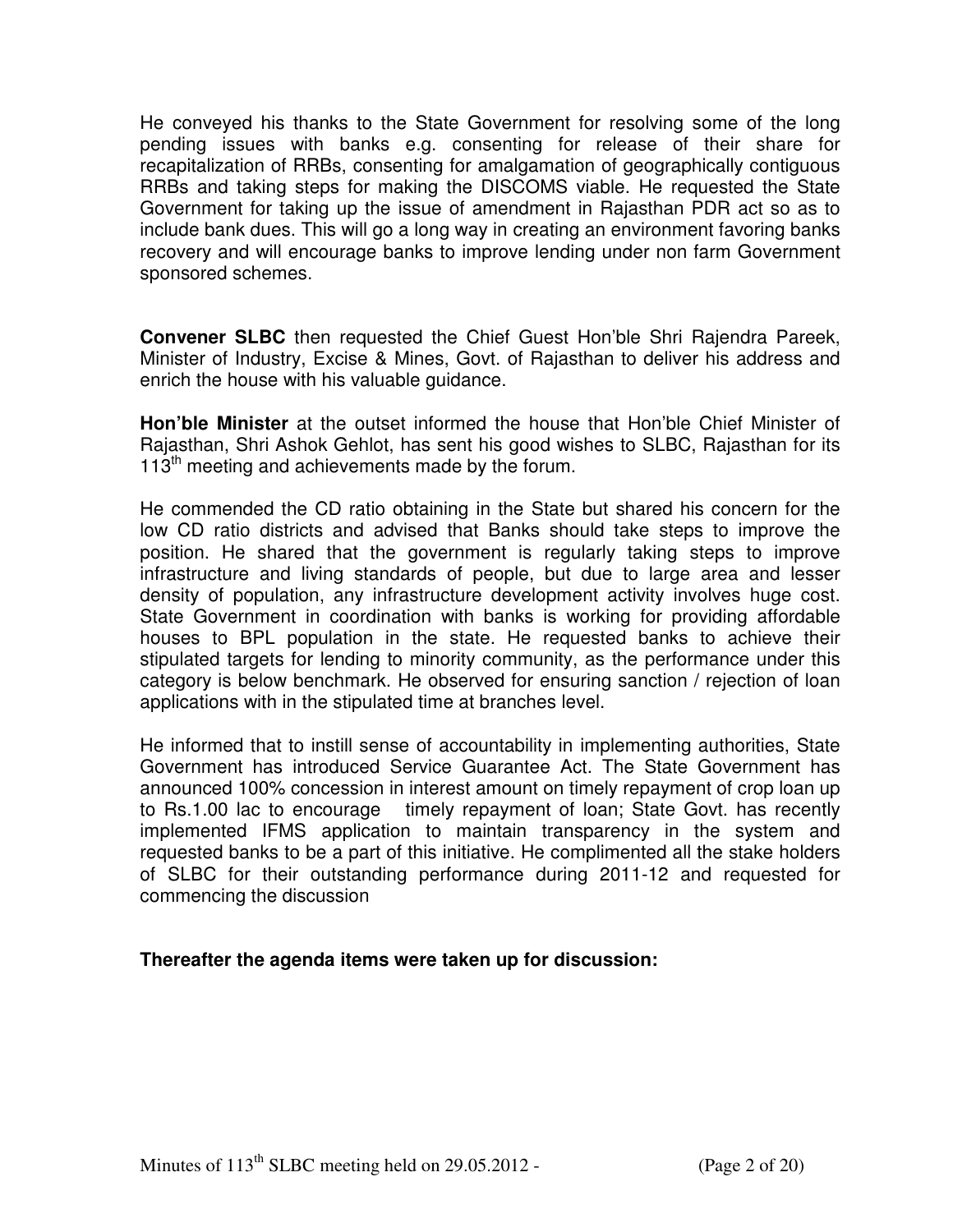AGENDA No. - 1 (1.1): Minutes of the 112<sup>th</sup> SLBC meeting were confirmed by the house without any amendment / modification.

## **AGENDA No. – 1 (1.2): Action Taken Report:**

- 1. **Online submission of data to SLBC:** Majority of banks have submitted on line data for quarter ending Mar-2012. The data has been repeated of few banks, in the absence of on-line submission (details as per agenda notes).
- 2. **Preparation of district wise Financial Service Plan:** Sub Committee meetings held to decide modalities for preparation of District / State insurance plan, for including in the Financial Service Plan. Public Sector Insurance companies have been requested to advise the district nodal officers for preparation of district insurance plan.
- 3. **Setting up Ultra Small Branch in all FI villages:** Banks have initiated necessary action for establishment of USBs in FI villages. Matter is further placed for discussion under Agenda No. 3
- 4. **Allotment of land to RSETIs:** Land has been allotted for 30 R-SETIs. The Additional Chief Secretary (RD&PR) has directed District Collectors for allotment of land in remaining districts
- 5. **Amendment in Rajasthan PDR Act 1952 so as to include bank's dues in respect of advances under the Government sponsored programmes as State dues recoverable as "arrears of land revenue"-** The State Government is requested for revisiting the issue and positive resolution be taken
- 6. **Release of share of State Government for recapitalization of RRBs:** State Govt. has given its approval.
- 7. **Providing necessary support & feedback for preparation of roadmap for implementation of EBT for 32 schemes of the Central/State Government:**  Pilot project being undertaken by the Rural Development Deptt., GoR in four blocks for e-payment of NREGS wages. Pilot in Sanganer block allotted to Bank of Baroda has been successfully tested. In other blocks the same is under process.
- 8. **Effectiveness of RSETIs: Visit of District collector to RSETI for assessing performance and to bring about improvement in their functioning:** State government requested to issue instructions.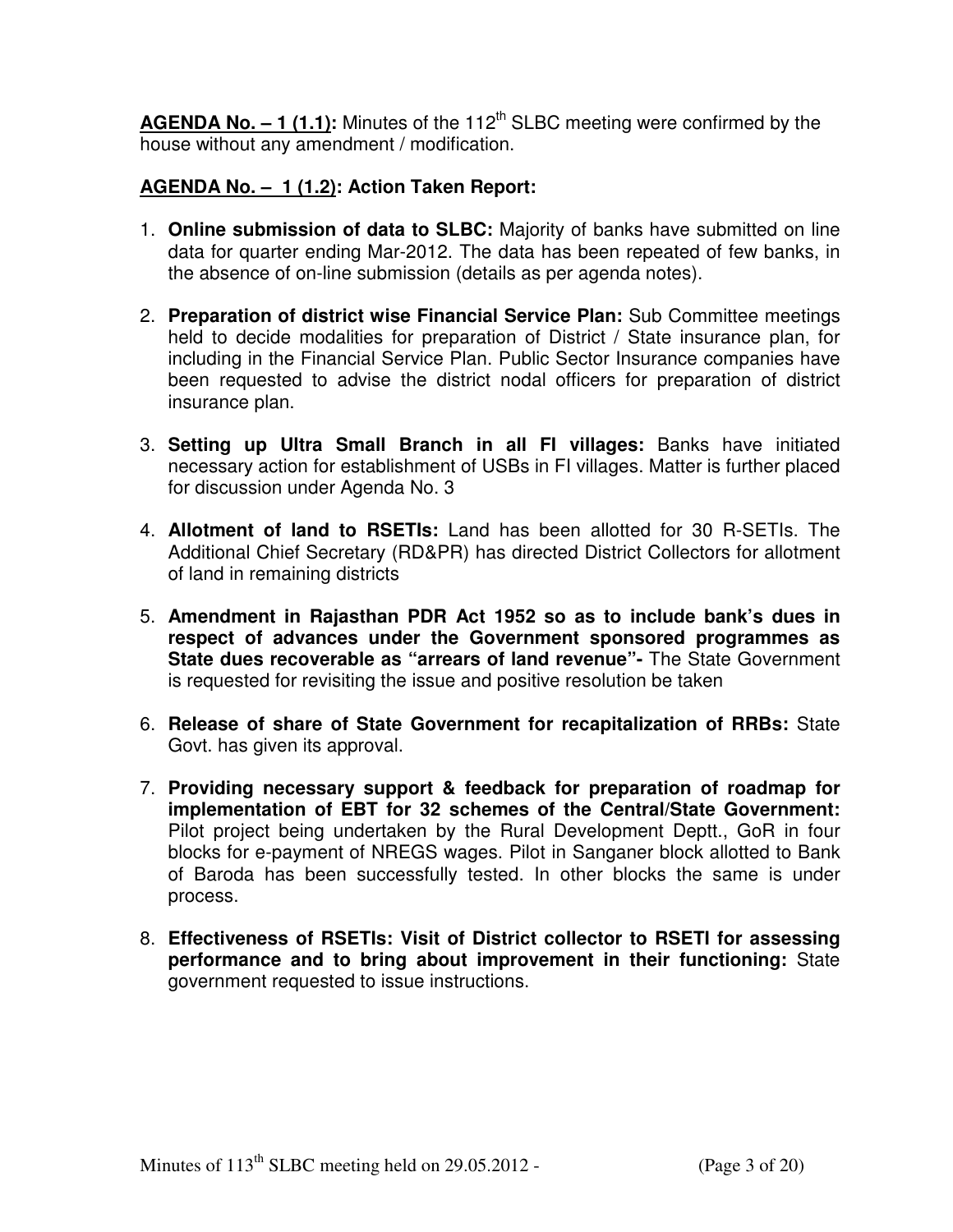## **Action Taken Report on Special SLBC meeting held on 12.10.2011 under the chairmanship of Hon'ble Governor, Reserve Bank of India,**

#### **ATR - Commercial Banks:**

**Financial Inclusion:** FI exercise has been initiated in all 3883 villages having population above 2000. FI implementing Banks have proposed to open new branches in 85 FI villages having population 5000 and above by Sep 2012 **(**74 branches in under banked districts and 11 in other districts).

**District with low CD ratio:** Action has already been initiated for improvement of CD ratio in these districts.

**Lending to Minority Community:** In 23 identified minority concentration blocks credit counseling camps organised followed by credit camps and Loans amounting to Rs.214 crs in -11545- cases have been sanctioned during Jan'12 to Mar'12.

**Education Loans online submission of loan applications:** Facility of online submission already available with majority of banks. Some banks where this facility is not available have informed that their corporate office are already under process to develop the facility.

**EBT and disbursal of NRGEA benefits:** Pilot project for e-payment of NRGES wages being undertaken in 4 blocks by the rural development department, GoR. Out of this Sanganer pilot assigned to Bank of Baroda is successfully tested and operationalised. In other blocks the same is under process. With the successful implementation of pilot projects, the same will be escalated for disbursal of NREGA benefits in the state.

## **ATR - State Government:**

**Extension of Finance to Power Distribution Companies by Banks:** Consortiums of Banks have sanctioned their share for the FY 2011-12 and disbursements have also been made by almost all the banks. Plan for the FY 2012-13 is under process and will be finalized soon.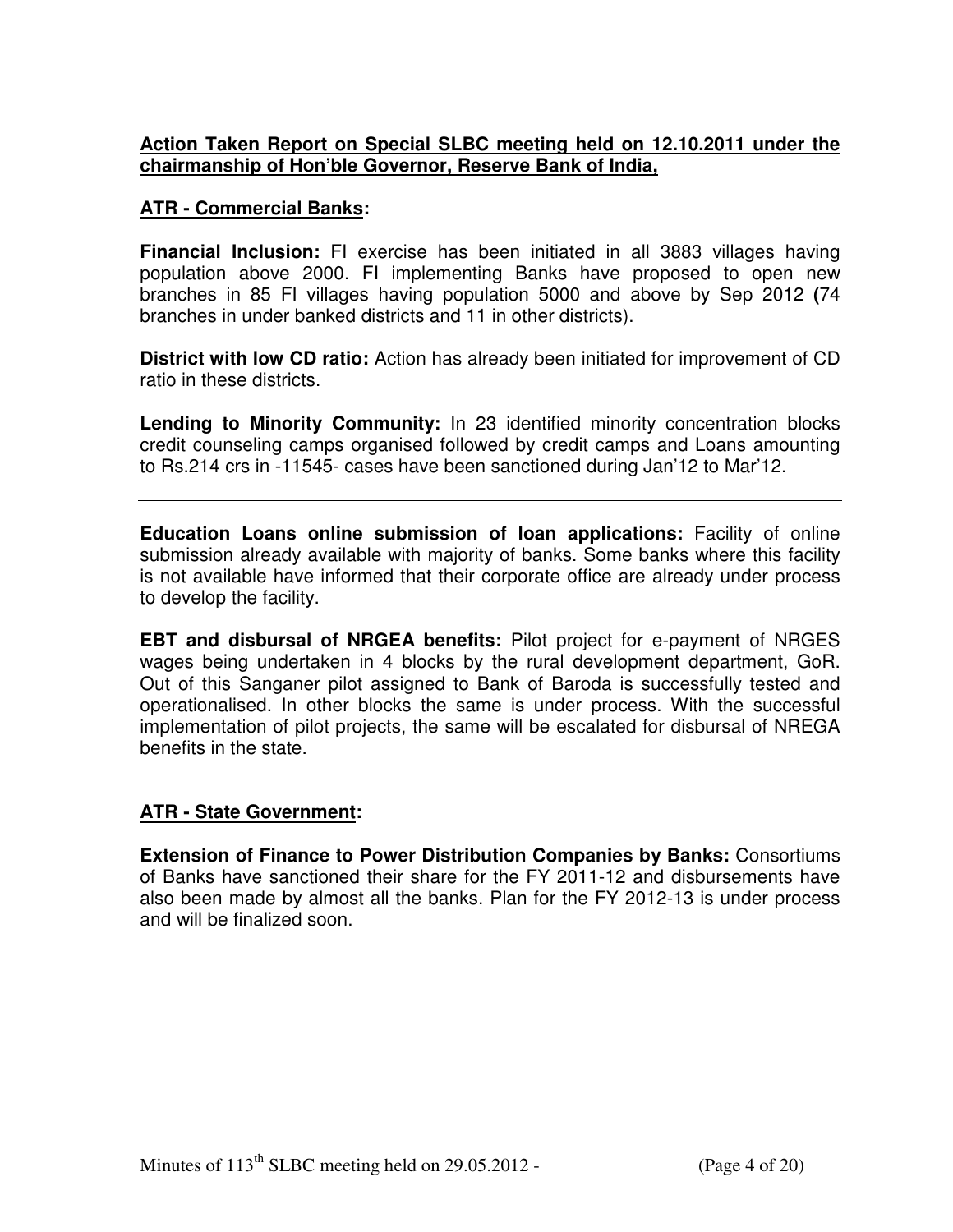## **AGENDA No. - 2:**

**Branch network:** During FY-12, -353- new bank branches have been opened in the state, of which 236 branches (67%) have been opened in rural/ semi urban centers.

**Deposits and advances:** As on Mar-2012 total deposits in the state was Rs.167635 crs and advances Rs.146851 crs with Y-o-Y growth of 18.30% and 17.32% respectively.

**Priority sector advances:** The YoY growth under priority sector advances is 21%, agriculture 26%, SME and OPS 14%, weaker section 14%, advances to SC/ST 4% and advances to minority community 19%.

**Principal secretary, Cooperation** discussed about the situation emerging in CCB Tonk and informed that necessary steps have been taken. He informed that the CCB has been put under direction and requested for support from RBI. He further informed that as per budget announcement of Hon'ble Chief Minister Rs.9000 crs of short term advances under agriculture will be extended by cooperatives this year. Further, as land development banks are not being extended the facility of interest subvention they are not able to extend sufficient credit facilities to agriculture sector. He requested NABARD to look into the issue.

**Regional Director, RBI**, informed that only when cooperative bank could not meet the operational criterion like maintaining 4% CRAR etc, it was decided that deposits would be suspended for some time. However, to look into the issue a meeting is scheduled very soon which will also be attended by ACS and NABARD wherein after assessment of the situation, further strategy will be decided. However, at RBI level the issue has been reviewed and any sign of panic withdrawal has not been noticed.

**CD Ratio:** As on Mar-2012, CD ratio is 93.15%. Convener SLBC informed that in low CD ratio districts i.e. Dungarpur, Rajasmand and Sirohi, as decided in the last SLBC meeting, special DCC meetings were convened and special credit camps have been organized in a big way for increasing credit deployment in these districts. Poor credit absorption capacity in these districts on account of hilly terrain water shortage, poor infrastructure etc. makes it difficult to improve CD ratio. **CGM, NABARD** requested the State Government for giving priority to these districts for development of infrastructure projects especially under RIDF, to give impetus to credit flow and ultimately improving CD ratio.

**Achievement under ACP**: Achievement under ACP for FY-12 is 102%. Under agriculture it is 102 %, MSE 119%, OPS 90% and achievement under short term Agriculture is 102%. **Convener SLBC** informed that continuously for the 3<sup>rd</sup> year ACP achievement has been above 100%. The potential linked plan for the state, prepared by NABARD for the FY 2012-13. Credit flow under priority sector has been projected at Rs 50476 cr, i.e. 24% increase over 2011-12 targets, out of which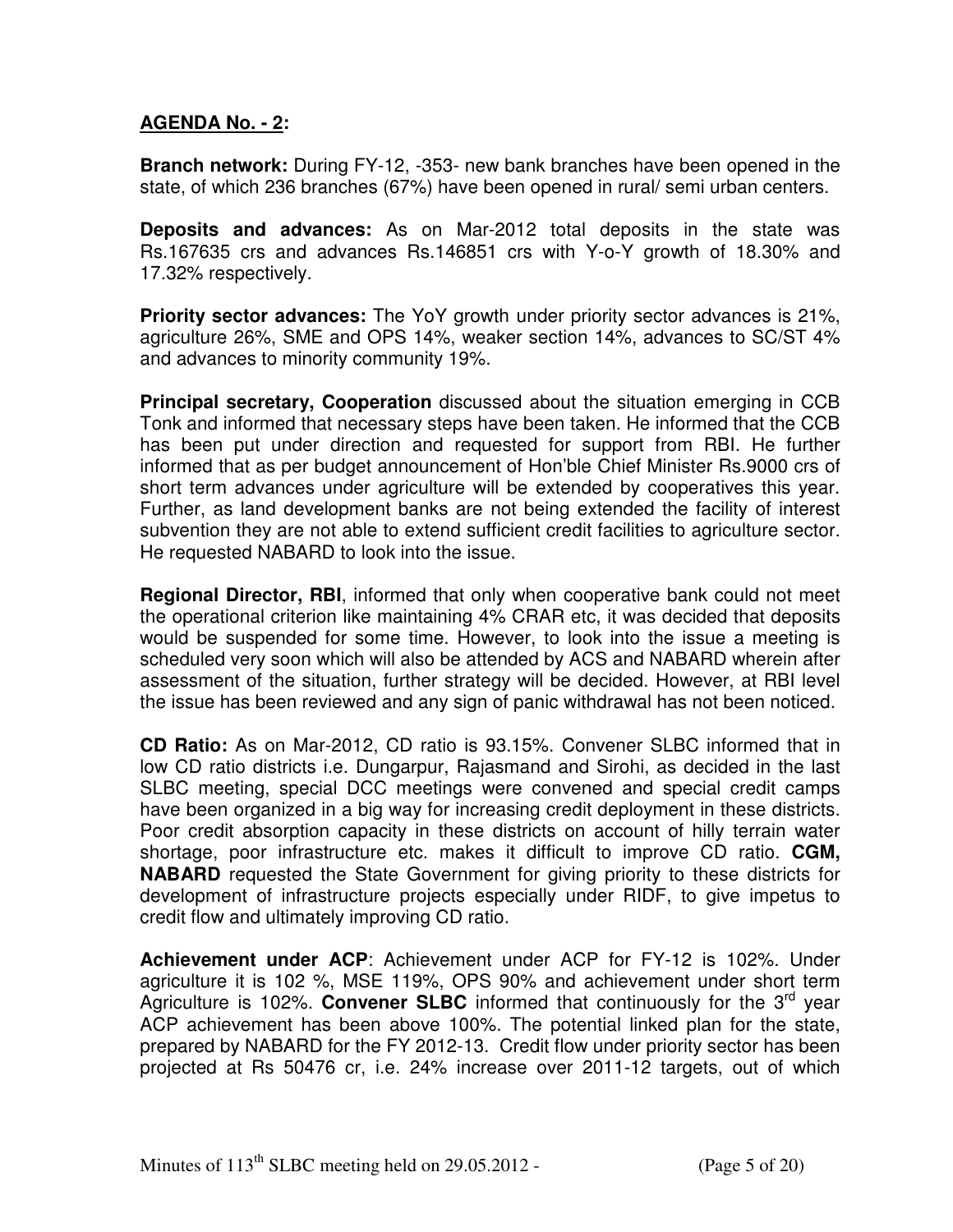agriculture credit has been projected at Rs 36469 Cr i.e. 23% increase over 2011-12 targets.

## **AGENDA No. - 3:**

**Financial inclusion:** House was informed that FI exercise has been initiated in all 3883 villages having population 2000 & above. As on 30.04.2012, a total of 1098954 customers have been enrolled under FIP and smart cards have been issued to 433565 customers. 2810 field BCs have been appointed by banks and a total of 177403 transactions have been made by customers. Additionally banks have also initiated FI exercise in 2430 smaller villages of population less than 2000.

**Convener SLBC** informed that as per directives of MoF, GoI fresh RFP has been floated for providing BC services. He then presented the progress in compliance of strategy and guidelines on Financial Inclusion issued by DFS, MoF:

**Under banked/other districts:** As per strategy and guidelines issued by MoF, the plan for opening of branches in villages having population of 5000 & above (census 2001) by Sep 2012 by FI implementing banks has been finalized and submitted to the Ministry. As per plan submitted by banks, 74 branches in under banked districts and 11 branches in other districts are to be opened. At places where opening of conventional bricks and mortar branches is presently not viable, the bank may set up ultra small branches. He reiterated the guidelines issued by DFS MoF and requested FI implementing banks for ensuring that the bank branch responsible for FI of the village to designate a specific officer to visit such villages on a pre-notified day and time every week with a laptop which should have VPN connectivity to the CBS.

**EBT (Electronic Benefit Transfer):** House was informed that for implementation of EBT scheme for e- payment to the beneficiaries under all schemes funded by the GoI/ State Government, the Principal Secretary (Plan) has taken up the matter with respective departments. House was informed that the pilot for e-payment of NREGS wages is being undertaken in 4 blocks in the State. The Sanganer pilot, allotted to Bank of Baroda has been successfully tested and disbursement of wages to NREGS beneficiaries through the EBT mechanism has commenced. The pilot is in progress in other identified blocks through UBI, OBC and SBBJ.

**Preparation of District Service Area Plan and Uploading on District/State Website:** The service area plans of all 33 districts have been uploaded on Districts/SLBC/State website incorporating therein the details of villages in a Gram Panchayat (GP), village code, status of bank branch, BC in GP and service area bank etc.

**Preparation of Comprehensive District/State Insurance Plan:** House was informed that meetings were convened by SLBC with NABARD, all public sector life and non life insurance companies and DCC convener banks. The Non- Life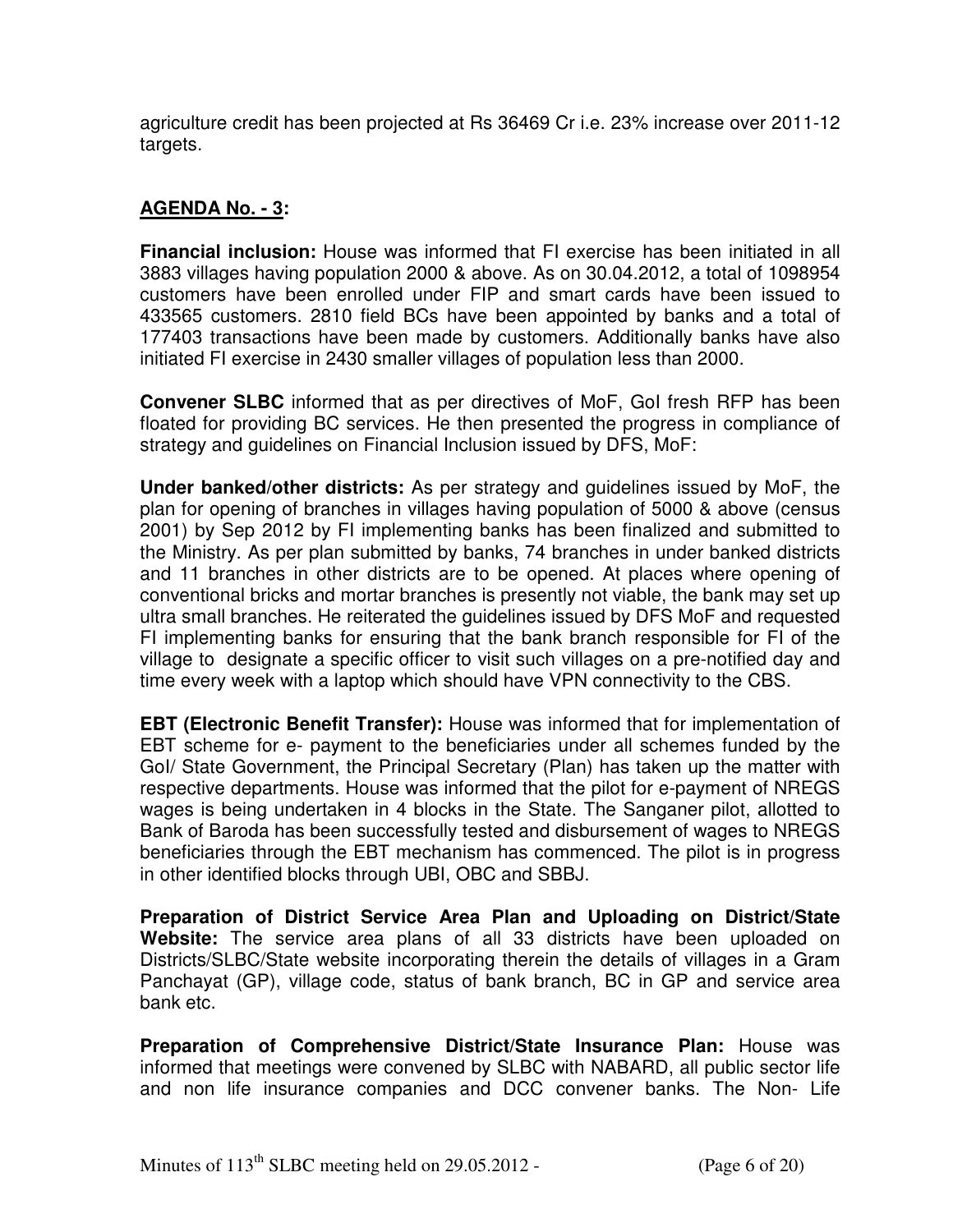Insurance companies have appointed District Nodal Officers. DCC convener Banks were requested to advise LDMs to coordinate with NABARD, Nodal officer of Insurance companies for preparation of District Financial Service plan.

**Uploading of GIS Data:** It was informed that the process of entering details of banking amenities on GIS portal has commenced in all 33 districts of the State. DCC Convener Banks were requested to advise LDMs to complete the process at the earliest.

**Automation of State Government Treasuries and Automated Interface with the State Government:** House was informed of the Integrated Financial Management System (IFMS) initiative of the State Government. The bank branches presently undertaking the treasury functions have been linked with the system through interface program. From 01.03.2012 the state government has started payment of salary to their employees through this module using the banks CBS platform.

**Extension of Payment Systems - Sub-Membership of Centralized Payment System for NEFT/RTGS/NECS/RECS:** All PSBs and member State Co-operative Banks, Urban Co-operative Banks and other Private Banks have to work out the strategy as per RBI guidelines so that other banks including central/state cooperative banks may also participate in centralized payment system to facilitate removal of informal payment service providers, offering services at steep prices to financially excluded population.

**Convener SLBC** informed the house about the review meetings on implementation of Strategy and Guidelines by Director, Department of Financial Services, MoF, GoI with DCC Convener Banks and other Major Banks in the state. Banks have started necessary action on the action points discussed during the meeting and majority of points have also been complied with.

**Recent Guidelines issued by DFS, MOF:** The house was informed of the following recent guidelines and a request was made to the member banks for its due implementation:

- 1. **Banks to Launch campaign to ensure at least one bank account for each family in FI villages-** Banks were informed that this will further assist in electronic routing of government benefits to the beneficiaries**.**
- 2. **Extension of Swabhiman** Financial inclusion has been extended to next phase to cover all villages of 1600 to 2000 population (as per census 2001) by Mar-2013. In the State 2252 villages have been identified & allocated to Service area Banks (in terms of one Gram Panchayat one Bank) for providing banking services. Banks were requested to verify the details as per their service area and confirm the same to SLBC by 31.05.2012, so that modification if any could be finalized and the final plan be submitted to the Ministry.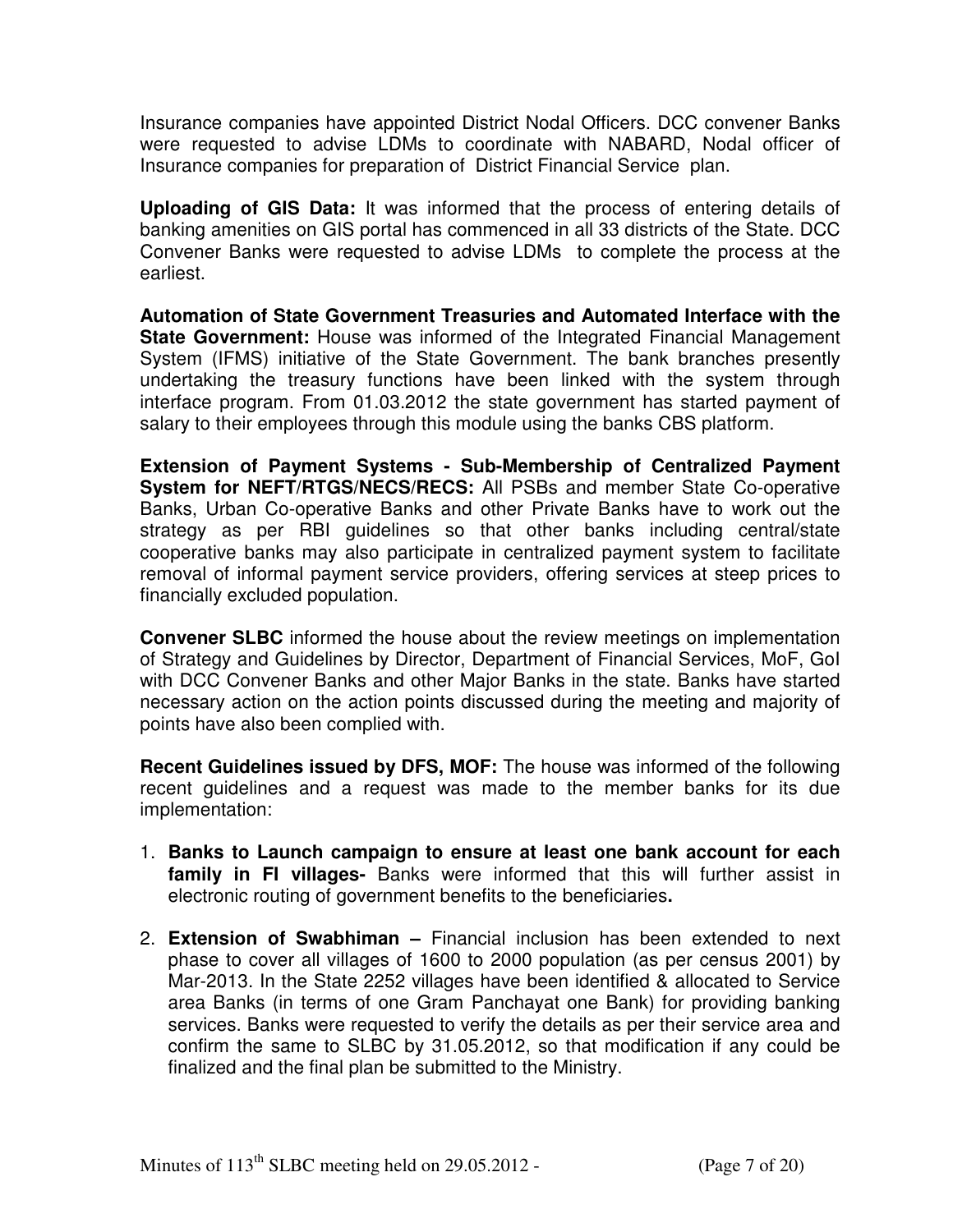- 3. **Floating of Common Request for Proposal for Business Correspondents-**Under directives of MoF, common RFP for engaging Business Correspondents for Rajasthan and Delhi cluster has been floated by Bank of Baroda as leader bank. Committee of Six major Public Sector Banks in the State have been formed for the purpose.
- 4. **Branches to be opened in all FI villages having population 5000 and above in under banked districts by Sep' 2012-** banks were requested to ensure implementation as per timelines for the villages for which plan has been submitted by them.
- 5. **Conducting Bi-Annual meeting of Chairman and Managing Director of SLBC Convener Banks with LDMs of the State-** House was informed that the first meeting is being held today after the SLBC meeting.

**Unique Identification Authority of India (UIDAI):** House was informed that recently meetings were convened by UIDAI with banks in the state for re-launching of Aadhar enrollment in the State.

## **AGENDA No. – 4:**

**Agriculture Credit Flow:** The Y-o-Y growth in outstanding advances to agriculture as on 31.03.2012 has been 26.11 %, of which growth in direct agriculture advances is 22.02% and growth in short term/crop loan/KCC is 29%. Since inception of scheme 73.14 lacs KCCs have been issued upto Mar-2012. During FY-12, fresh 12.74 lacs KCCs have been issued, against target of 8 lac KCCs. As on 31.03.2012 there are 54.36 lacs active KCCs accounts. Banks were requested to sensitize the branches for bank credit linkage of each household of their service area village and to give focus on the investment credit under agriculture sector to create capital assets. House was informed about the revised KCC scheme which has added features like 5 yrs validity of the limit, issuance of debit card, providing interest on credit balance at the rate of SB account rate etc. All banks were requested to give the revised scheme proper publicity and its successful implementation.

**Regional Director, RBI**, informed that RBI has issued the revised guidelines on 11.05.2012 and banks are expected to provide adequate and timely credit to all eligible farmers. We have been able to register a growth of 26% in agriculture this year which is commendable but now banks should also give focus on the investment credit under agriculture sector to create capital assets, so that the same growth can be maintained.

**Crop Insurance:** As per information provided by crop insurance implementing Insurance Companies a claim of Rs.218.57 crs has been awarded against the Rabi Crop 2011 loss assessed at the state level. Banks were requested to ensure that the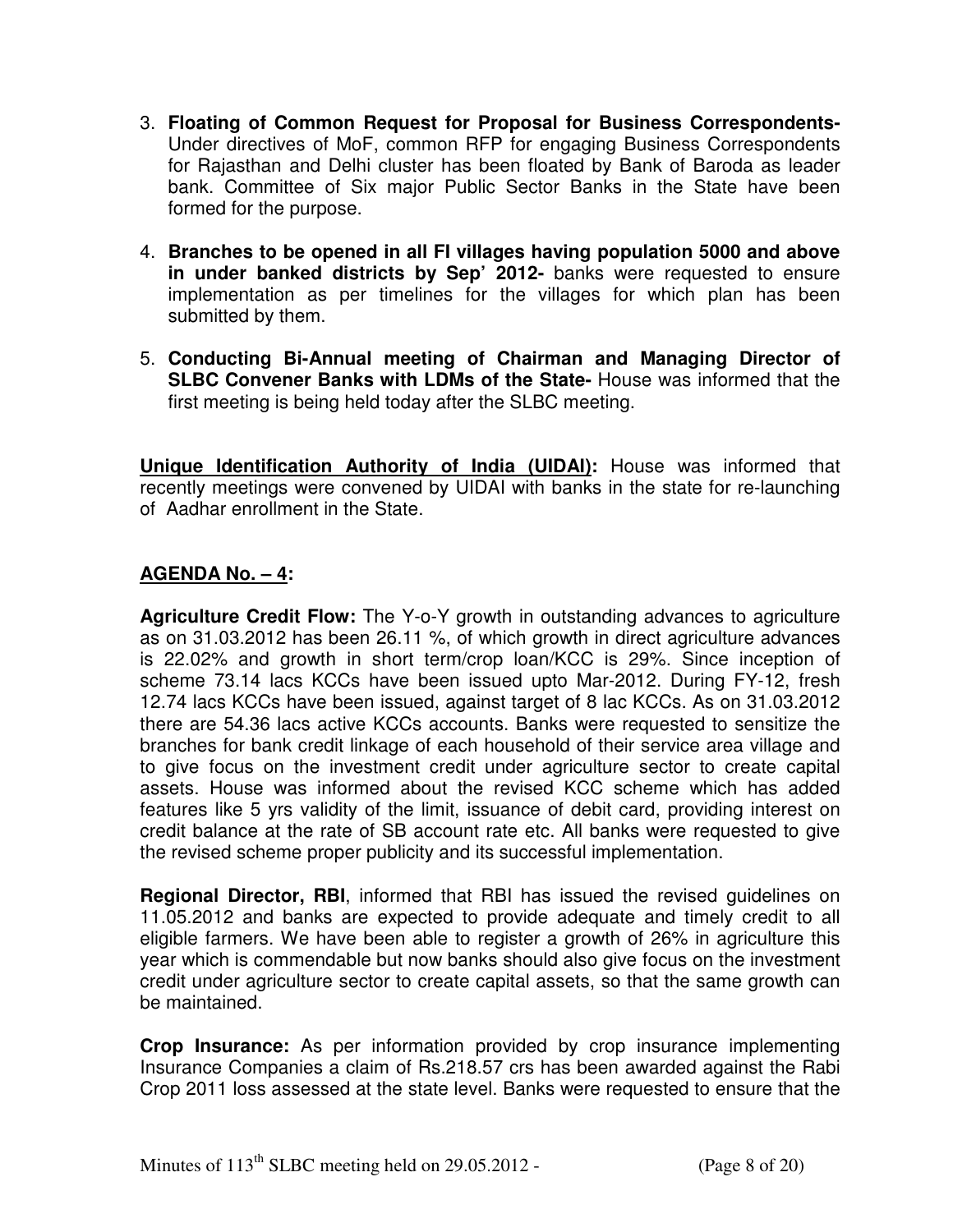amount of crop insurance claim is credited promptly and timely in respective farmers loan / BKCC account.

**Principal Secretary (Agriculture),** informed that during 2011-12 WBCIS scheme was implemented in 30 Distt and in 3 Distt i.e. Tonk, Jalore and Rajasmand MNAIS scheme was implemented. However this allocation will be changed in 2012-13, He said that in Churu district problem has been faced in settlement of claim, citing reasons that premium has been paid for larger area than the cropped area. He said it is observed that the cropped area at the time of sanction by banks and cropped area at the time of Girdavri are different. The Insurance company accepted the premium at that time but now they have held up the claim in the district, He emphasized that it is the responsibility of Insurance Company to release the claim as they have not raised any query at the time of accepting the premium, and holding the claims at this juncture on these ground is not in order. The issue has been taken with Secretary, Agriculture, Gol. To avoid such incidences in future some policy needs to be formulated in this regard. He also suggested for the need to develop some grievance redressal mechanism to resolve the issues related to the insurance claims. The possibility of setting up of call centers at SLBC level may be explored

**Representative agriculture insurance co:** informed the house that in Rajgarh Tehsil Churu district no area discrepancy was observed and so the amount was settled. For remaining 5 Tehsil we are collecting individual farmer's details from respective bank, as per GoI's directives. He informed that there is a difference in area under cultivation taken by banks considered for premium payment and actual area under cultivation. He informed that we are collecting the Girdavaris and the amount will be finalized soon.

## **AGENDA No. – 5: Govt. Sponsored Schemes:**

**Swarna Jayanti Gram Swarojgar Yojana (SGSY):** The achievement under the scheme during FY-12 is 141%. Loans of Rs.259.18 crs have been disbursed against target of Rs.184.30 crs.

**Swarna Jayanti Shahari Rojgar Yojana (SJSRY):** During FY 2011-12, against target of 7000 applications, loans have been sanctioned in 7280 applications and disbursements made in 5108 applications.

**Prime Minister's Employment Generation Programme (PMEGP):** achievement under the scheme is 94 % in margin money utilization. As per information received from the nodal deptt., the Scheme has been extended for 2012-13. Representative Nodal Department complimented banks for good performance under the scheme, and informed that process of allocation of district wise targets for the scheme is under process and will be provided soon.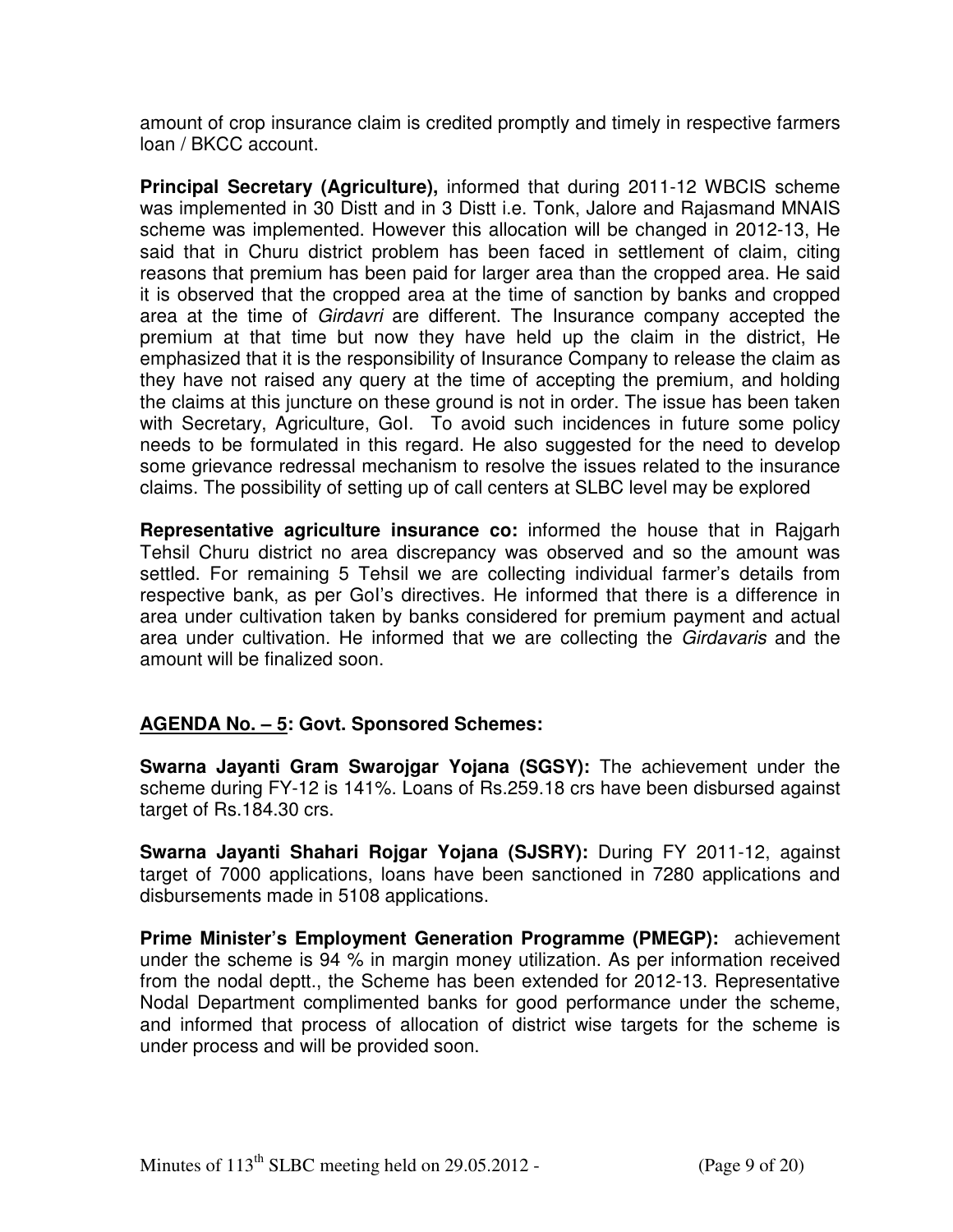It was discussed that under he scheme the NPA level is highest among other government sponsored schemes. As against the total O/S amount of Rs.213 crore under the scheme, 42% of O/s amount is categorized under NPA as on Mar-2012. Also there is high NPA under SGSY and SJSRY, therefore, there is a need for amendment in PDR act, as this will not only improve recovery position in the state but also save lot of time & money of bank & borrowers in the lengthy legal procedures.

**Artisan Credit Card (ACC):** During 2011-12, 4834 new ACCs have been issued, against target of 5000, the achievement remained at 97%.

**Weavers Credit Card:** The scheme was launched in camp organized in village Lavan (District. Dausa) on 18.01.2011, further camps in 9 Districts have also been organized in the month of Feb 2012. Banks were requested to extend sanctions to eligible applications collected during the campaign. Ministry of Textile, GoI has allotted the target to issue 1000 Weaver Credit Cards in the state during the year 2012-13.

**CGM, NABARD Shri Jiji Mammen:** appreciated that SLBC has forwarded the guidelines to banks under Revival Reform and Restructuring Package for Handloom Sector scheme and banks have identified the eligible cases under the scheme, but the number of eligible handloom weavers identified is very less. He informed the house that there are also primary handlooms cooperative societies which can also be restructured under this package. He informed that out of 240 primary handloom cooperative societies active in the state, information from State Government is received only for 61 societies of which only 22 societies are eligible under the scheme. He requested the State Government to initiate necessary action so that requisite process of implementation of restructuring package may be completed within the time line.

**Micro Small and Medium Enterprises (MSME):** Convener SLBC informed the house that the issues related to MSME sector are being regularly discussed in RBI's Empowered Group Meeting on a quarterly basis. Last meeting was held on 21.05.2012 which was chaired by RD, RBI, where in implementation of TKA Nair committee's recommendations, is also being reviewed. Banks were requested to extend 60% of the MSE advances to the micro enterprises. Further, under cluster development programme, Ministry of MSME has identified Textile Cluster- Jaipur in the state. Banks were also requested to come forward and extend banking facilities in this cluster.

**Special Central Assistance Scheme for SC/ST:** Convenor SLBC informed that during 2011-12 achievement under the scheme remained at 88%. Banks were requested to initiate timely action so that the target can be achieved this year.

**Representative nodal deptt:** expressed that despite regular follow up at SLBC level we have not been able to achieve the targets this year. 19782 applications are still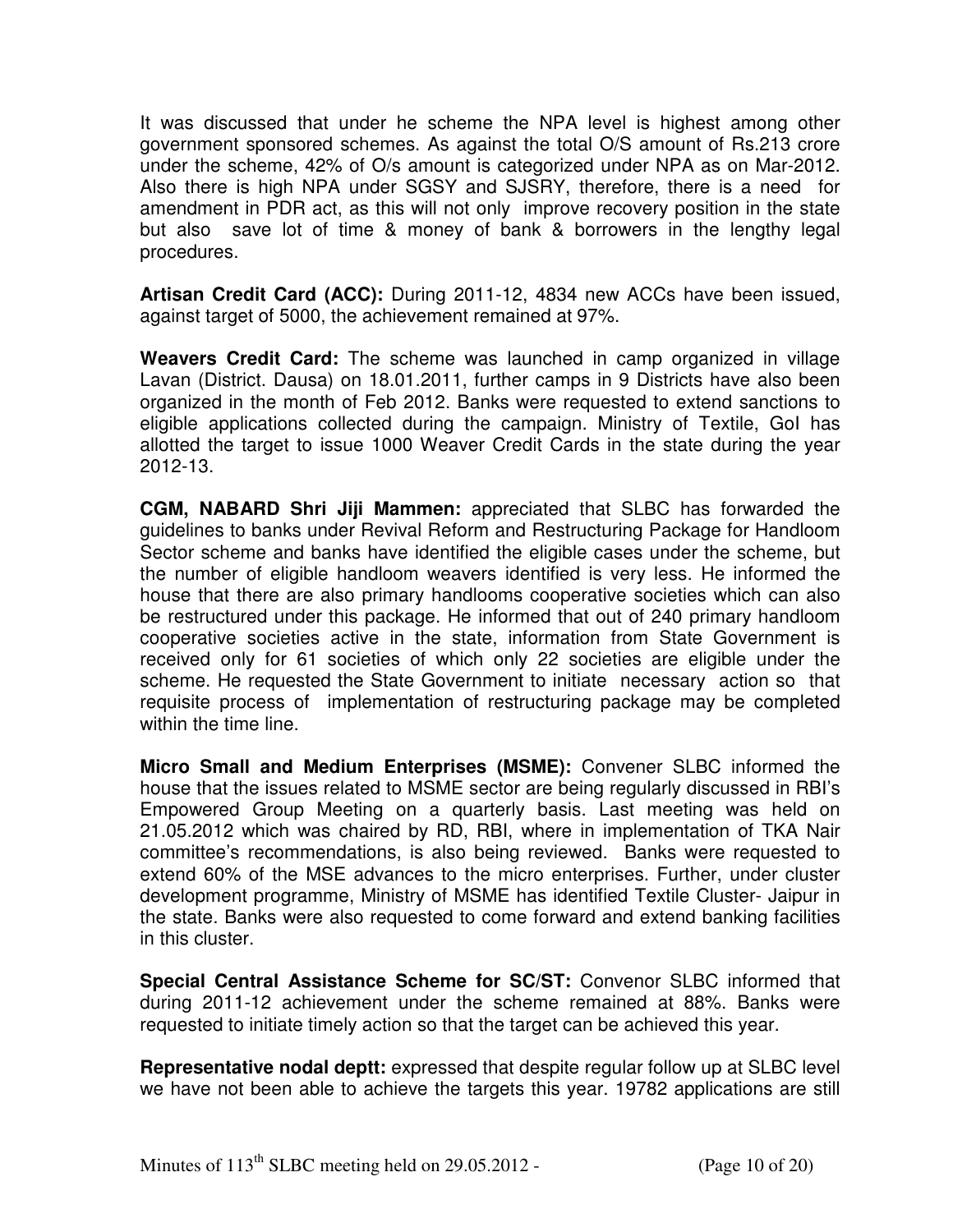lying pending for decision with the banks. He also shared concern for pending utilization certificates of Rs.58 Crs. Banks were requested for clearing the pendency.

**Additional Chief Secretary, Social Justice Deptt**: shared the analysis that the average unit cost under the scheme comes to Rs.20,000-30,000, which is low considering the actual credit needs. Banks were requested for providing adequate credit to quality units, because this will not only assist the units in business but will also improve the banks recovery position. She informed that a very modest target for advances to disabled under SGSY scheme was given last year but even in that case we could achieve only 50%. Banks are requested to give special attention to these issues.

**Hon'ble Rajendra Pareek, Minister Industries, Rajasthan**: requested for giving priority under government sponsored schemes and due motivation at branch level to improve performance. He informed that State government has implemented Single Window system, by which undue hassle for applicants is considerably reduced. Banks may also explore to develop such system.

**Self Help Groups (SHG):** As per data received from banks and LDMs a total of 271583 SHGs saving accounts have been opened in the state out of which 193946 i.e. 71% have been credit linked. Banks were requested to take necessary steps to credit link maximum no. of SHGs in the state.

**Additional Chief Secretary (RD&PR)** informed that during FY 2011-12 credit of Rs.219.80 crs was extended to SHGs. As per the study conducted by Centre for Micro Finance, the total credit potential for SHGs in the state is around 1500 crs. so a part of the total credit needs of the SHGs is met. He said that the central and State government is giving importance for growth of SHGs. Currently there are 3 programs running in the state for SHGs viz; 1) MPOWER program in -6- districts of western Rajasthan 2) Rajasthan Rural Livelihood Project (RRLP); and 3) National Rural Livelihood Mission (NRLM).

He informed that the State government has made a provision of Rs.300 cr for SHGs development and capacity building. Therefore, due attention needs to be given to SHGs by banks. He pointed that there are some issues like delay in processing of loan applications, and requested for disposal of applications within the maximum time frame. He suggested Banks to issue dated receipts for applications received by them, so that actual delay can be calculated. Further, adequate credit should be made available to make the SHGs sustainable. He requested for adoption of "sakhdarpan" – the application developed by the State Government, for registration of SHGs for improving process & MIS. He said that banks can play a very critical role in extending helping hand to SHGs to bring them above the poverty line, as majority of them are very poor & economically weak.

**Regional Director, RBI** responding to the issues raised said that credit limit of SHGs should better be linked to sustainable scalable income generation projects so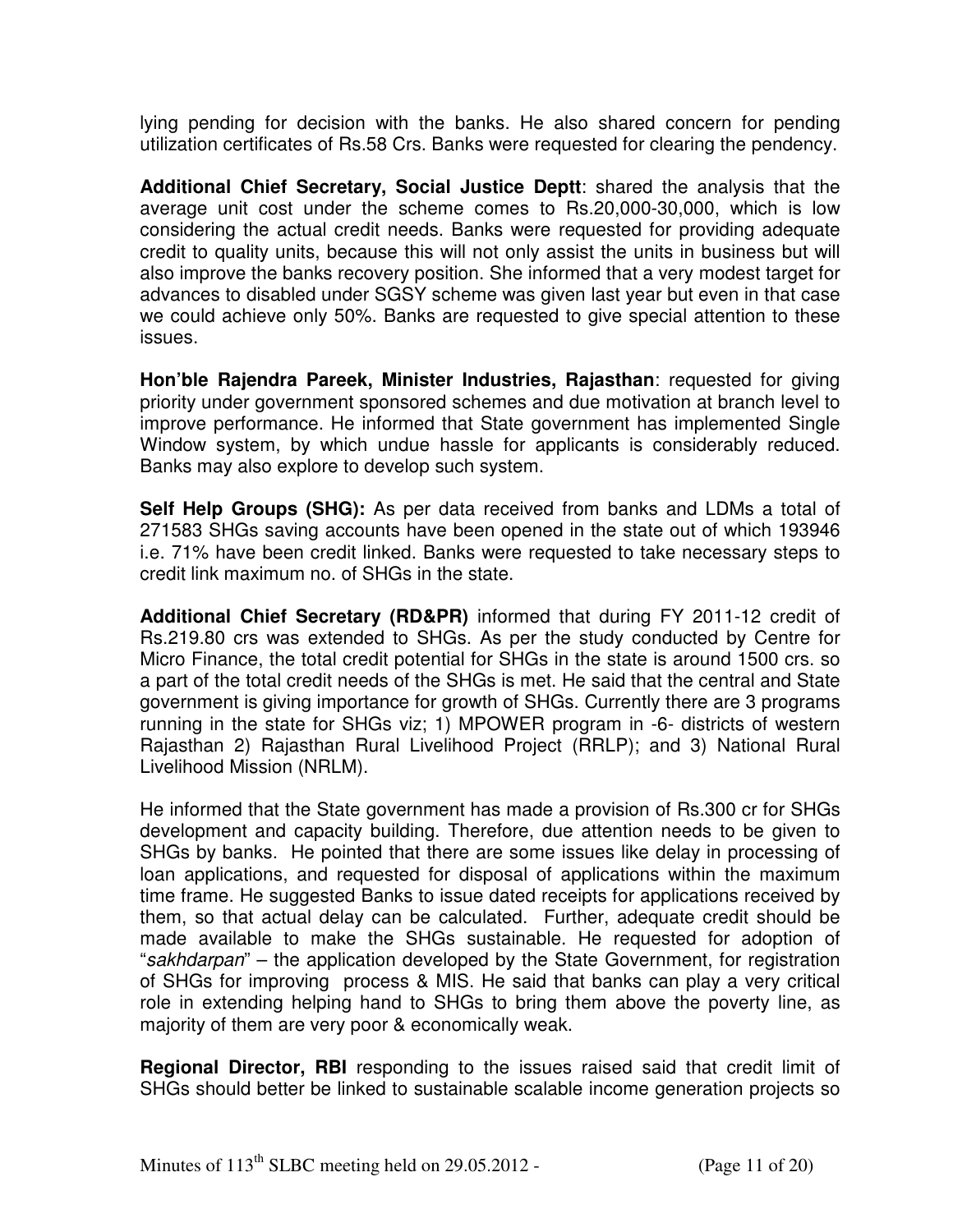that the banks have the comfort of getting their loans repaid. She agreed that per capital loan limit for SHGs needs to be revisited. Regarding standardizing the practices for facilitating credit decisions of the banks, she said that ultimately this will be commercial decision of the banks. She emphasized that existing guidelines should be effectively implemented, instead of reinventing the same. She shared that at RBI level we have a lot of faith in SHG bank linkage model. Actual requirement is for capacity building of such groups and now the state government is also taking such initiatives for capacity building.

**Convener SLBC** suggested that looking to the great push being given by the Central and State Govt. in promoting SHGs, so a task force committee can be formed consisting of State Govt, NABARD and RBI so that all the efforts made by different agencies can be coordinated and with these, achievement under SHG can be improved. He informed the house about recent efforts made by Bank of Baroda for SHG promotion through a tie up arrangement with CMF for training and capacity building of branch managers of bank and sponsored RRB. He expected a much better performance by the banks during the current year.

**CGM, NABARD** suggested for sensitization for SHGs at ground level so that difficulties are removed and SHGs can be promoted in a big way.

**Credit Flow to Minority Community:** House was informed that the credit flow to minority community as on Mar 2012 is Rs.4082/- crs which is 5.72 % of total priority sector advances As on Mar-2012, the outstanding credit to minorities has witnessed a growth of 19% over Mar-2011. It was further discussed that as decided in the special SLBC meeting held on 12.10.2011, credit counseling camps were organized in 23 identified minority concentration blocks in the state, which were followed by credit disbursal camps. With disbursements in applications sanctioned during this period the position of advances to minority community is expected to improve significantly.

**Mukhyamantri Swavlamban Yojana:** Achievement under the scheme has been at 58.77 % as on Mar'12. On analyzing the reasons for low performance under the scheme, it is observed that the targeted beneficiaries under the scheme are also eligible for other schemes offering better features e.g Artisan Credit Card scheme where interest subsidy  $@$  5% is available against 2% under the scheme. In other government schemes capital subsidy is available. This leads to preference for other schemes by the beneficiary.

**Vishwas yojana and navjeevan Yojana:** These are the schemes where targets are not allotted by nodal department. Progress under the Vishwas Yojana as on Mar'12 in terms of no of applications sanctioned to sponsored is 57% while in Navjeevan yojana it is 72%.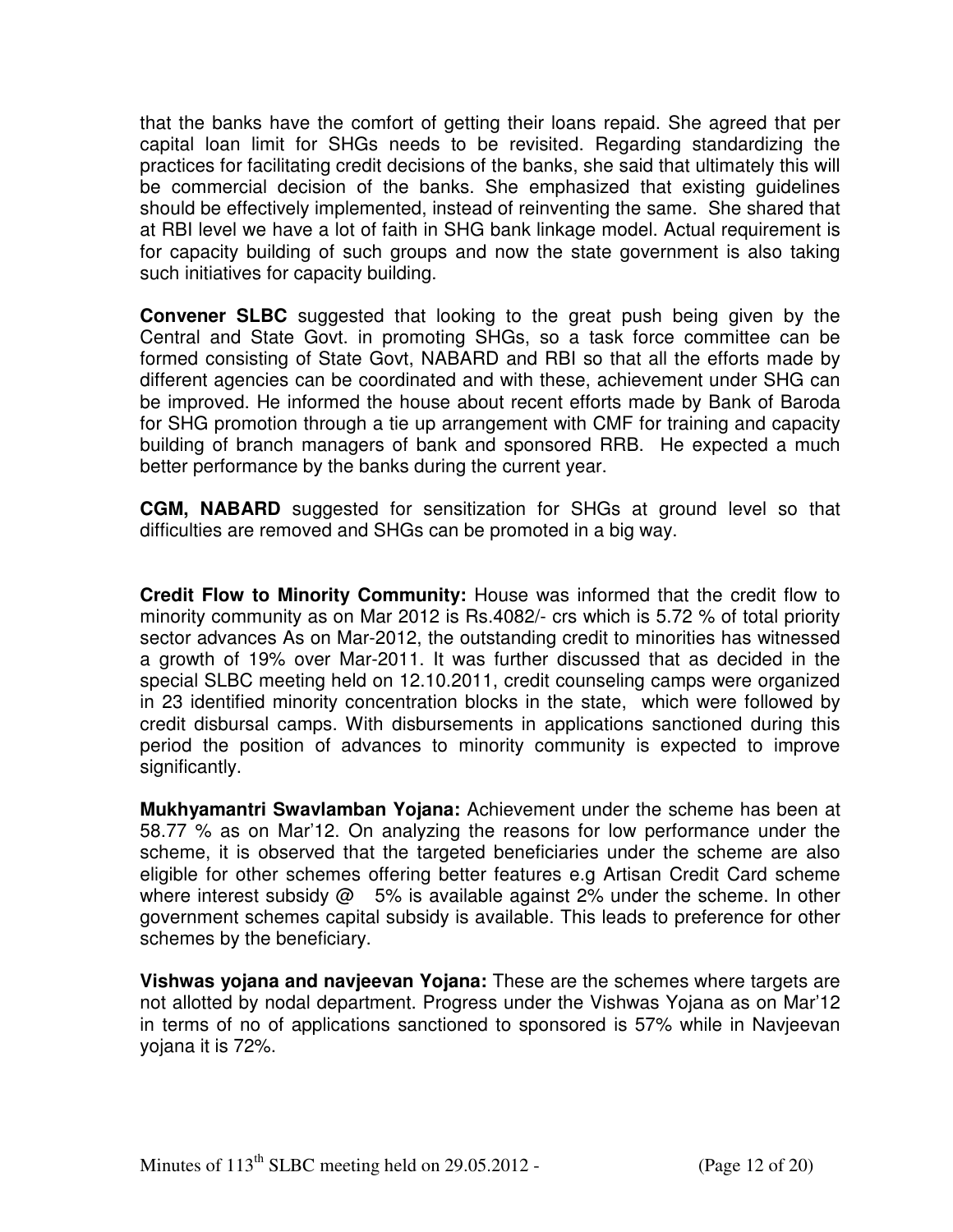**Recapitalization of the RRBs:** The forum conveyed its thanks to the State Government for agreeing to provide capital of Rs.39.65 Crore in the budget 2012-13 towards recapitalization of RRBs in the Sttae.

## **AGENDA No. – 6:**

**Rural Self Employment Training Institute (RSETI):** 35 RSETIs have been established in all 33 districts of the state. It was informed that good progress has been made in allotment of land to RSETIs. Land has been allotted in 30 districts and the allotment is now pending only in -4- districts i.e. Sawai Madhopur, Jhunjhunu, Bundi and Bharatpur. As on Mar-2012 cumulatively training has been given to 93827 trainees, of which 67% trainees are gainfully employed.

The huse was informed that with an aim to introduce an effective mechanism for monitoring the activities of RSETIs, the office of monitoring cell for RSETIs has been established in Bangalore, which is headed by a Chief Project Coordinator. Further, State Project Coordinator for RSETIs has been appointed for the State also. RSETI directors are now required to submit the monthly statement of RSETIs also to National Academy of RUDSETI (NAR) on their email id cpcnar@gmail.com as RUDSETI has also started monitoring each RSETI individually.

**Project director SGSY** informed that the land allotment has been finalised for Jhunjhunu RSETI. In Alwar, earlier it was informed that land is not required. The same will be taken up as soon as the formal request is received.

**Financial Literacy and Credit Counseling Centres (FLCC):** A total of 30 FLCCs have been established in the state. It was informed that NABARD is providing financial support from the Financial Inclusion Fund (FIF) to the "Lead Banks" for establishing FLCCs in the fourteen identified districts in Rajasthan. Under this the financial support towards capital expenditure and operating expenses for one year with a cap of Rs. 10.00 Lac per FLCC would be reimbursed. Banks are requested to take benefit of the scheme.

## **AGENDA No. – 7:**

**Performance under CGTMSE:** During FY-12, 7064 cases amounting to Rs 442 crores have been approved. It is observed that in the state a few banks are major contributors in the scheme like Bank of Baroda, SBBJ, PNB & SBI. Other banks were requested to popularize the scheme and ensure coverage of maximum no. of eligible proposals under this scheme.

It was deliberated that under CGTMSE scheme, the processing fee is being levied on the sanctioned limit instead of outstanding amount due to which even when the outstanding is continuously going down with repayment by the borrower, the fee is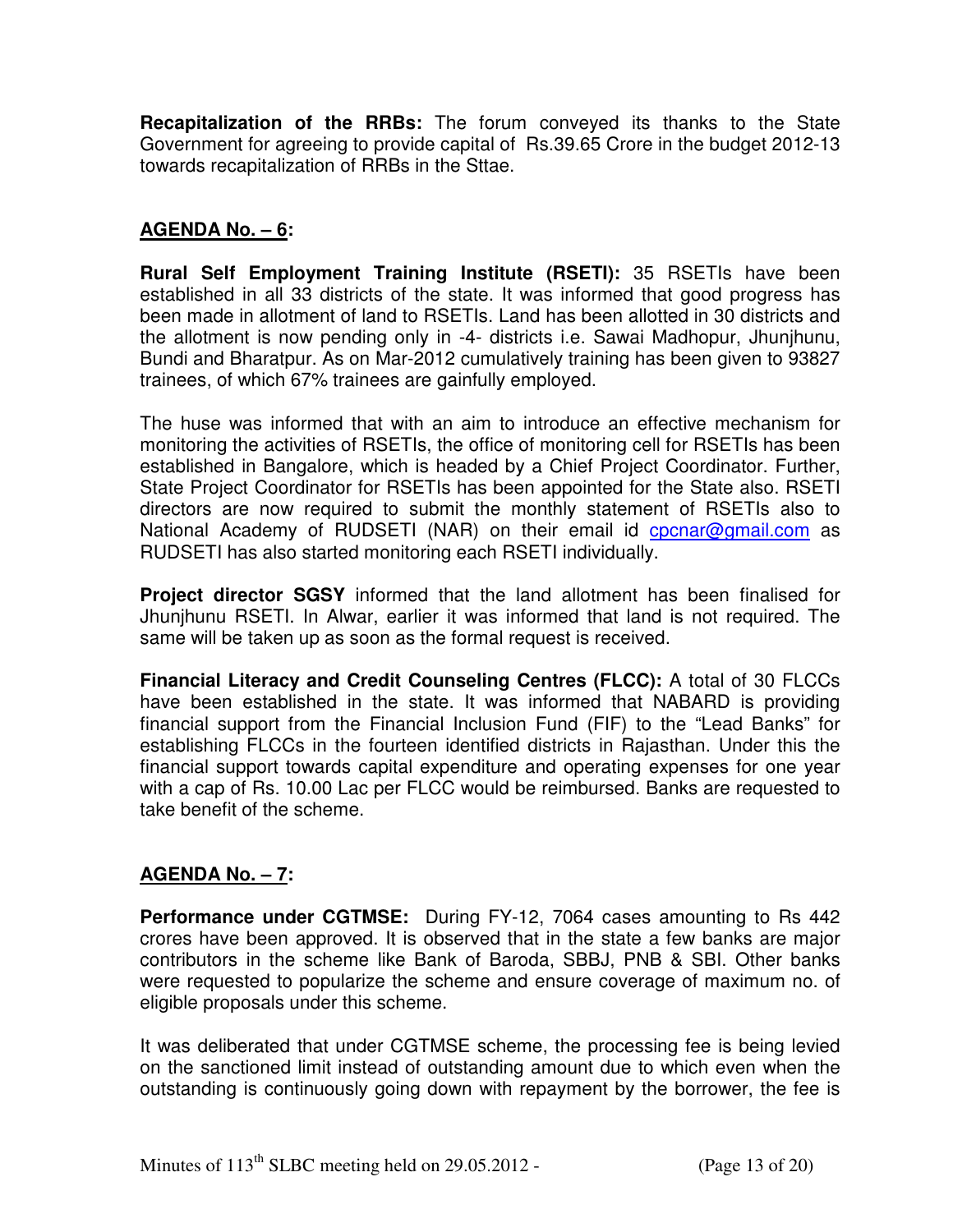still charged for the original sanctioned amount. This works as a deterrent for the borrowers having available collateral securities for adopting the scheme. Banks have also been requesting for waiver of filing of suit in small cases as a pre-condition for lodging claims. These issues have also been discussed in the meeting of empowered committee on MSME and SIDBI was requested to take up the issue, the response to which is awaited. SIDBI was again requested for taking up of issues for resolution at appropriate levels.

# **AGENDA No. – 8:**

**Education Loan:** out of 29392 applications disbursed during FY 2011-12, 22668 applications were for loans upto Rs 4.00 lacs. Further, IBA has clarified that any scheduled bank listed by RBI, which has adopted and implemented the 'IBA Model Educational Loan Scheme' would be covered under the interest subsidy scheme of the ministry of HRD. The cooperative banks, if not members of IBA are not eligible for interest subsidy scheme. IBA has recently raised the issue of employability of the courses offered by the colleges especially engineering and management colleges.

## **AGENDA No. – 9:**

**Interest Subsidy Scheme for Housing Urban Poor (ISHUP):** Convener SLBC, drew the attention of the house towards reasons for poor progress under the scheme. Though a large no of applications have been forwarded to the banks by nodal agency but no of applications sanctioned and disbursed by the banks is still very low. There are certain issues which have been informed by banks like:

- Applicants not turning up in bank to complete the formalities after sanction.
- Applicants are facing difficulty in contributing their share of margin money. It was informed that the state government has already taken up the issue with central government for increasing the quantum of loan under the scheme.
- Reported delays in Non execution of TPAs (Third Party Agreements) by AVL, which delays the disbursements by banks. AVL was requested to expedite the same.

**Representative AVL:** informed that the issue of margin money has already been taken up by state government. He expressed his concern over some instances where it is observed that branches are asking the borrowers for security deposit/ collateral to secure the loan. He informed that actual market price of these flats is around Rs.5.00 lacs which are being provided at Rs 2.40 lacs to the poor. Further, as per guidelines, in case a borrower commits a default then the amount will be paid by the local body and the flat will be reallocated to other beneficiary. Therefore, the banks interest is completely secure. He requested banks to look into the issue for smooth implementation of scheme.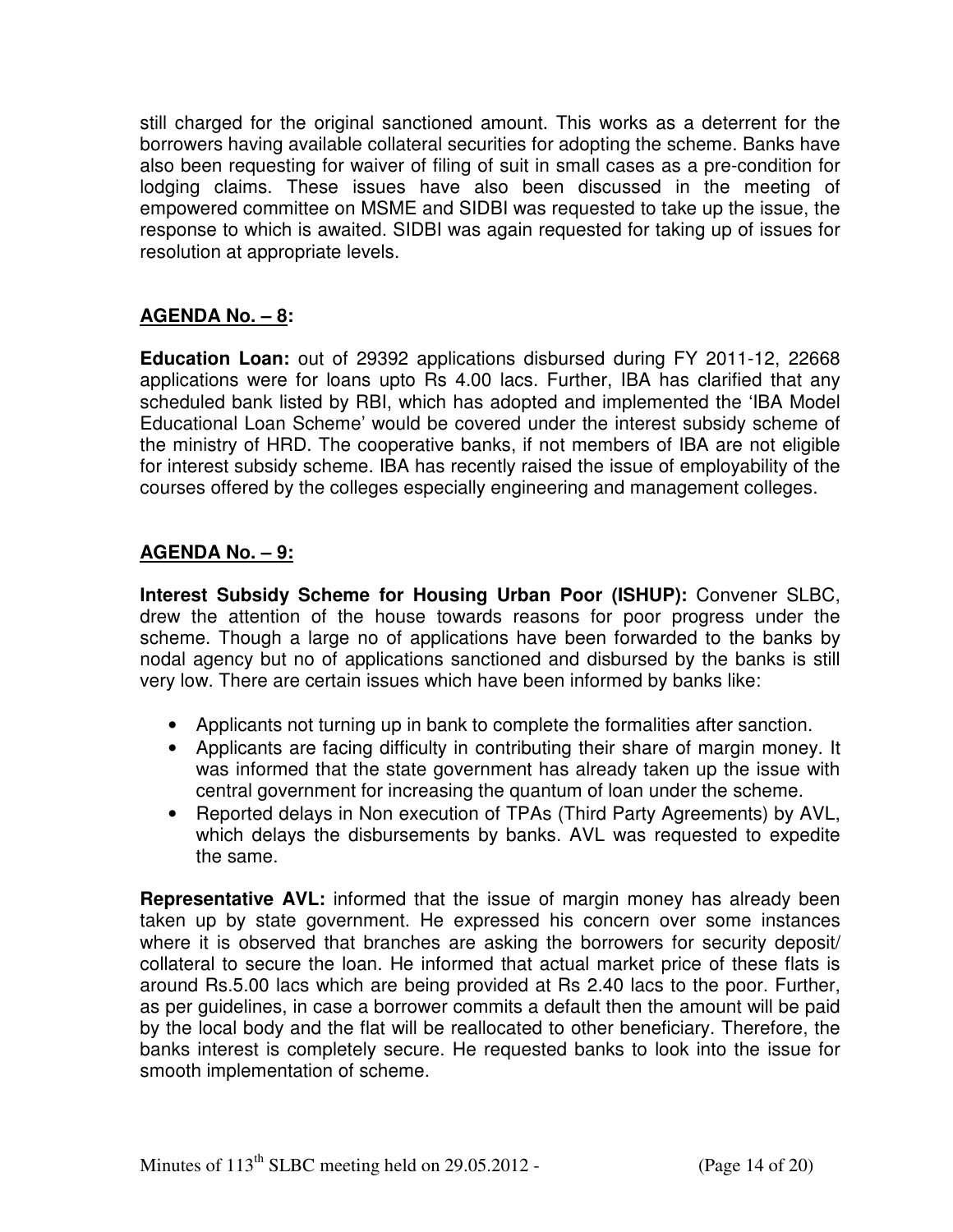### **Agenda No 10.1**

**Recovery Under Priority Sector:** As per the data received on NPA from major banks 32% of outstanding credit under government schemes is categorized under NPA as on Mar-2012. Further out of 44285 recovery cases as on Mar-12 under RODA, only 13% cases were disposed off during 2011-12. State Government was requested for an early action in amendment of PDR Act.

#### **Agenda No 11.2:**

**SLBC Website:** All Banks are requested to ensure ON-LINE submission of data on SLBC website within 15 days from the close of quarter.

**Principal secretary, Revenue Deptt** responding on the agenda item informed that regarding Model Legislation on Money Lenders and Accredited Loan Providers Bill, the act was made in 2007 and states were supposed to come up with their own legislation. As per response received from District collectors it is observed that this act is no more relevant in today's time. House need to decide whether is there any need to keep this as an agenda item for SLBC meeting or not. The level of microfinance extended, have improved considerably in recent times. There is availability of no. of formal sources of credit though the practice of loans given by private money lenders still exists. In view of this the relevance of enactment of Act should be examined.

**Regional Director RBI** responding to the issue requested the department to write to RBI explaining about reasons why this act is irrelevant now, so that a view on whether to include this as an agenda item or not can be taken.

**Regional Director RBI** appreciated banks for the CD ratio of 93.15 %, but shared her concern for the low CD ratio districts. Though banks have organized credit camps in these districts, still steps need to be taken to increase credit absorption capacity in these districts. Banks also need to increase sensitization of filed level functionaries so that the credit requirements in these districts can be addressed. She said that this may also be due to non submission of data by some banks. She observed that the banks who have not submitted the data online are majorly private sector banks, which are supposed to be advanced in terms of technology implementation. She requested the defaulting banks to ensure data submission positively next time.

Regarding financial inclusion, she informed the house that as per RBI credit policy released on 17.04.12 by Hon'ble Dr. D.Subbarao, the nomenclature of no frill accounts needs to be changed to "Basic Bank Account" providing all basic banking facilities. She emphasized the need to develop some monitoring and review mechanism to assess the level of actual benefits extended to the actual beneficiaries. She reiterated the importance of financial literacy which constitutes an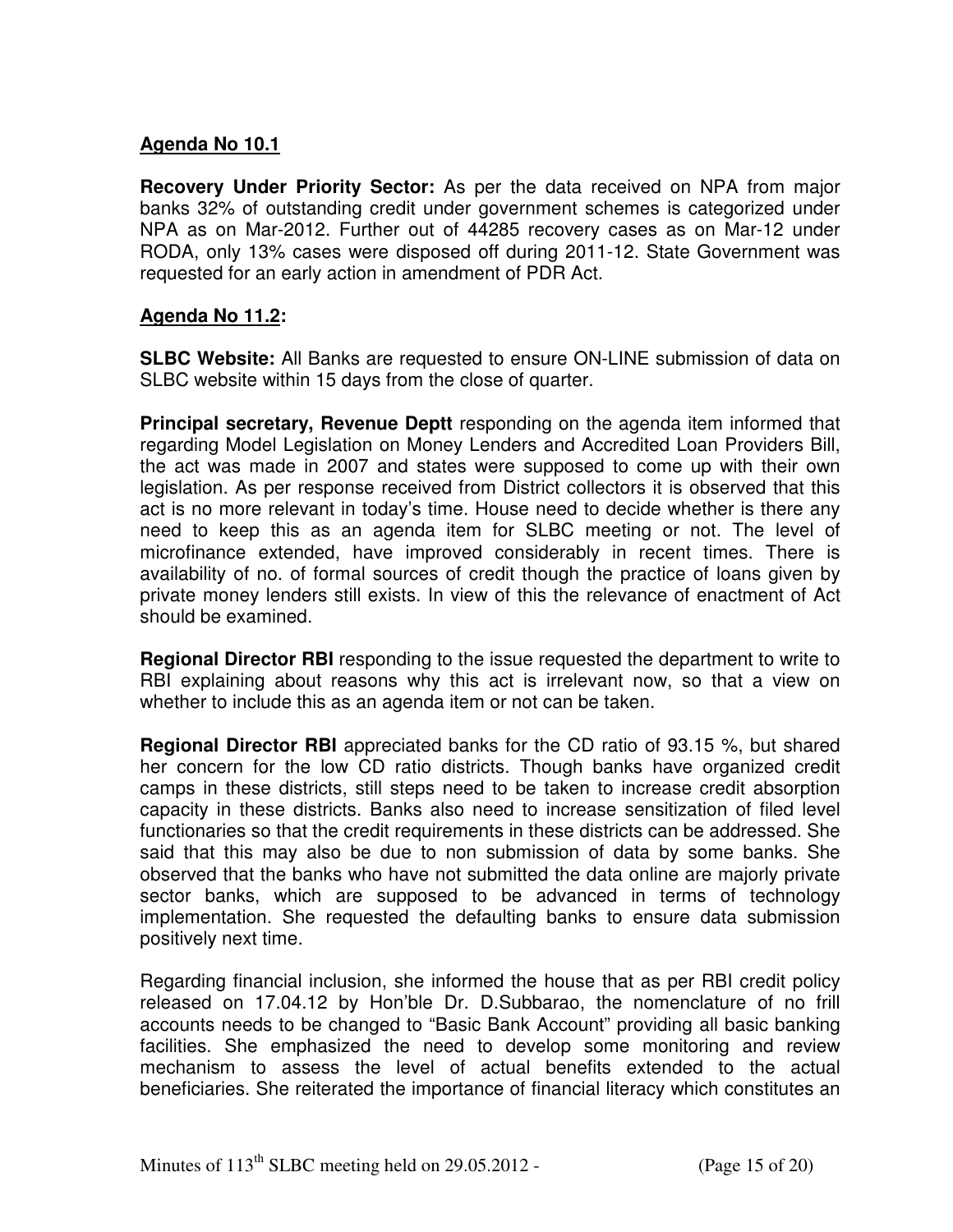integral part of financial inclusion, so efforts need to be made to incorporate this as part of the curriculum in school, as this will significantly improve the level of financial literacy among the masses. She expressed her thanks to the State Government for accepting to release their share for recapitalization of RRBs in the state. She requested concerned banks and NABARD to timely comply with the conditions put under this as the government has done their part.

**CGM, NABARD** informed that there are around 13 subsidy linked Government sponsored schemes which are being implemented through NABARD. As per communication received from GoI all these schemes, but 3, will continue further for the year 2012-13. These three schemes are from animal husbandry deptt. He informed about the recent initiative taken by NABARD to strengthen skills of BCA/BF through training facilities. Under this 2 state level trainers have been trained and in the second phase district level trainers will also be trained. These district level trainers will give training to the field level BCs/BFs. Banks were requested to take proper advantage of these trained persons as this facility is provided by NABARD free of cost.

**CMD, Bank of Baroda, Shri M D Mallya** in his closing remarks expressed his satisfaction on the fruitful discussion held on all agenda items. He said that today we had the privilege of having presence of Hon'ble minister Shri Rajendra Pareek to guide the deliberations of the meeting. He emphasized that as mentioned by the Hon'ble minister we need to sensitize branches so that all schemes are properly implemented at the ground level. He assured the Hon'ble minister on behalf of the house that banking industry would continue to strive so that these programs are properly implemented in the spirit it is required to be done and we would continue to do the good work as we have been doing in the past. He commended banks for their good performance last year but also drew the attention of the house towards certain area where banks need to do better. One of such agenda was SHGs bank linkage and requested banks to ensure that this would be one of our focus area to see that the things are appropriately done at field level. In certain districts where CD ratio is lower, banks have started taking the steps to improve that and we need to see that these steps are continued forward, to ensure that CD ratio in these districts is improved in the current FY. Banks also need to see that their targets for lending to minority community and weaker sections are improved and targets are achieved. Regarding financial inclusion he emphasized that banks need to ensure that actual benefit of the program reaches the beneficiaries. Now when the enrolments have taken place the challenge to banks is that the customers actually start using these accounts and smart cards and actual transactions happens at the ground level. He assured that at SLBC level regular monitoring would continue. He expressed thanks to state government for their cooperation and support and requested for continuous support in the future also. Concluding he expressed thanks to the Hon'ble minister, representatives from Government, banks and all stakeholders for their presence in today's meeting and their cooperation.

\* \* \* \* \*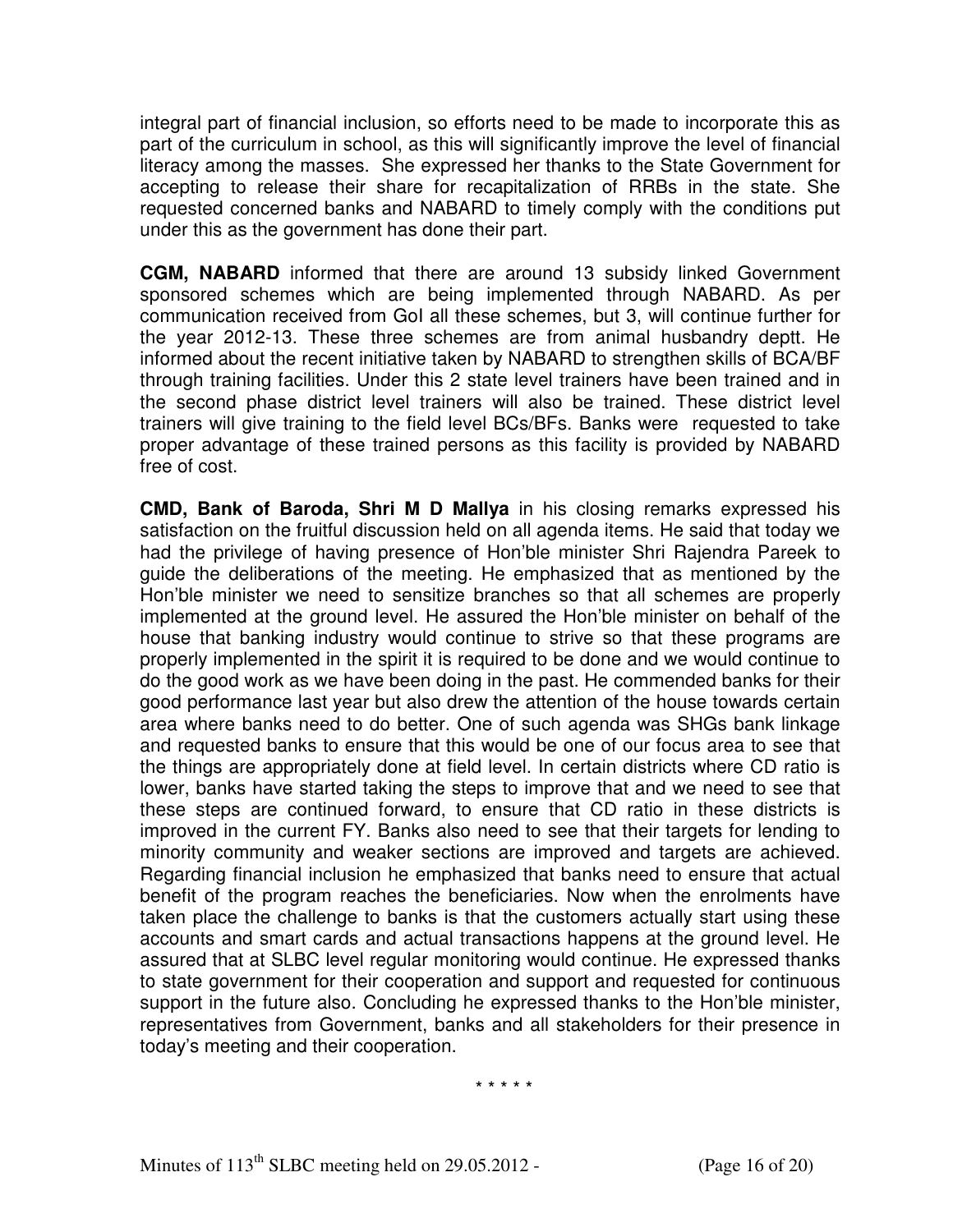# **113th Meeting of State Level Bankers' Committee List of Participants**

| S.No.          | <b>Name</b>                  | <b>Designation</b>                                                                                        | Organisation                          |  |  |
|----------------|------------------------------|-----------------------------------------------------------------------------------------------------------|---------------------------------------|--|--|
|                | <b>Chief Guest</b>           |                                                                                                           |                                       |  |  |
| 1              | Sh. Rajendra Pareek          | Minister of Industry,<br>NRIs, Public<br>Undertaking, Economics<br>& Statistics, Excise &<br><b>Mines</b> | Govt. of Rajasthan                    |  |  |
|                | <b>Convenor Bank</b>         |                                                                                                           |                                       |  |  |
| 2              | Sh. M.D. Mallya              | Chairman & Managing<br><b>Director</b>                                                                    | Bank of Baroda                        |  |  |
| 3              | Sh. Animesh Chauhan          | Convenor, SLBC & General<br>Manager                                                                       | Bank of Baroda                        |  |  |
|                | <b>Reserve Bank of India</b> |                                                                                                           |                                       |  |  |
| $\overline{4}$ | Dr. Deepali Pant Joshi       | <b>Regional Director</b>                                                                                  | RO, Jaipur                            |  |  |
| 5              | Sh. H.N. Iyer                | General Manager                                                                                           | RPCD, RO, Jaipur                      |  |  |
|                | <b>NABARD</b>                |                                                                                                           |                                       |  |  |
| 6              | Sh. JiJi Mammen              | <b>Chief General Manager</b>                                                                              | RO, Jaipur                            |  |  |
| $\overline{7}$ | Sh. R.S. Jodha               | <b>General Manager</b>                                                                                    | RO, Jaipur                            |  |  |
|                | Govt. of Rajasthan           |                                                                                                           |                                       |  |  |
| 8              | Sh. C.S. Rajan               | Addl. Chief Secretary                                                                                     | Rural Development &<br>Panchayati Raj |  |  |
| 9              | Smt. Aditi Mehta             | Addl. Chief Secretary                                                                                     | Social Justice & Empower              |  |  |
| 10             | Sh. G.S. Sandhu              | Pr. Secretary                                                                                             | Urban Development &<br>Housing        |  |  |
| 11             | Sh. Rakesh Verma             | Pr. Secretary                                                                                             | Plan                                  |  |  |
| 12             | Smt. Malovika Panwar         | Pr. Secretary                                                                                             | Revenue                               |  |  |
| 13             | Sh. Vipin Chandra Sharma     | Pr. Secretary                                                                                             | Co-operative                          |  |  |
| 14             | Sh. D.B. Gupta               | Pr. Secretary                                                                                             | Agriculture                           |  |  |
| 15             | Dr. Govind Sharma            | Pr. Secretary                                                                                             | Finance                               |  |  |
| 16             | Sh. Rajeshwar Singh          | Secretary                                                                                                 | SSI                                   |  |  |
| 17             | Sh. Abhay Kumar              | Secretary                                                                                                 | Rural Development                     |  |  |
| 18             | Sh. Kunji Lal Meena          | <b>CMD</b>                                                                                                | <b>DISCOMS</b>                        |  |  |
| 19             | Smt. Sarita Singh            | Secretary                                                                                                 | <b>WCD</b>                            |  |  |
| 20             | Sh. Y.N. Malhotra            | Dy. Sec.                                                                                                  | <b>Planning Deptt</b>                 |  |  |
| 21             | Smt. Rashmi Sharma           | PD,SGSY                                                                                                   | <b>Rural Development</b>              |  |  |
| 22             | Sh. A.K. Jain                | P.D.                                                                                                      | <b>SJSRY</b>                          |  |  |
| 23             | Sh.S.D. Thanvi               | <b>CGM</b>                                                                                                | Avas Vikas Ltd.                       |  |  |
| 24             | Dr. G.S. Somawat             | Director                                                                                                  | NC ST, Gol                            |  |  |
| 25             | Dr. Mukta Arora              | Addl. Dir.                                                                                                | <b>WCD</b>                            |  |  |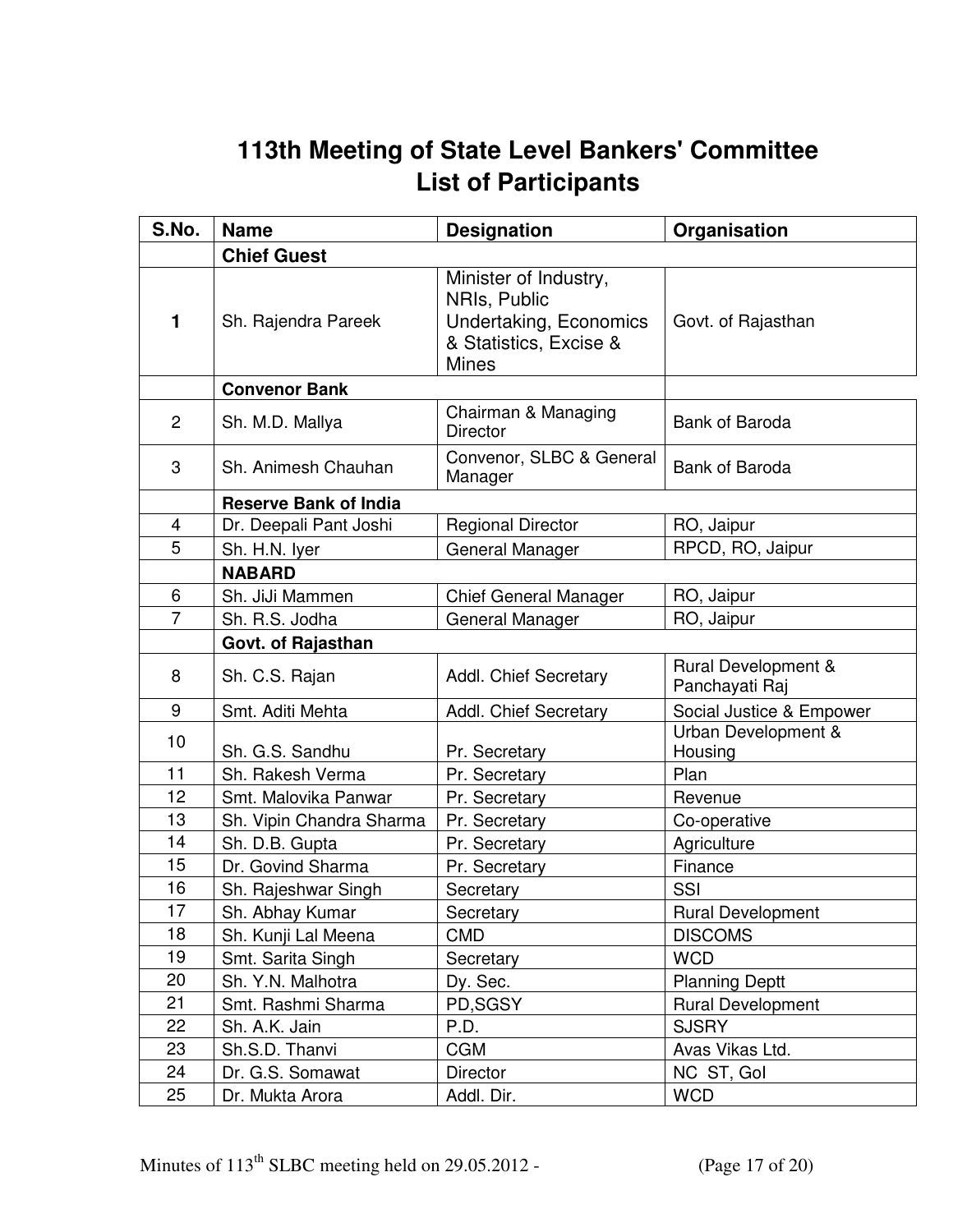| 26 | Sh. Vishram Meena     | Director                                                      | <b>SJED</b>             |
|----|-----------------------|---------------------------------------------------------------|-------------------------|
| 27 | Smt. Ritu Gupta       | M.D.                                                          | <b>RMFDCC</b>           |
| 28 | Sh. B.L. Meena        | Dy. Director                                                  | KVIC, Jaipur            |
| 29 | Sh. Dinesh Arora      | Jt. Director                                                  | <b>RKVIB</b>            |
| 30 | Sh. G.K. Vyas         | <b>GM</b>                                                     | <b>MPOWER</b>           |
|    |                       |                                                               |                         |
|    |                       | <b>Banks, Financial Institution &amp; Insurance Companies</b> |                         |
| 31 | Sh. Arun Kaul         | Chairman & Managing<br><b>Director</b>                        | <b>UCO Bank</b>         |
| 32 | Sh. Shiva Kumar       | <b>Managing Director</b>                                      | <b>SBBJ</b>             |
| 33 | Sh. S.C. Sinha        | <b>Executive Director</b>                                     | <b>OBC</b>              |
| 34 | Sh. Mohar Singh       | General Manager                                               | <b>Bank of Baroda</b>   |
| 35 | Sh. S.K. Madan        | General Manager                                               | <b>PNB</b>              |
| 36 | Sh. J.K. Dubey        | General Manager                                               | <b>SBBJ</b>             |
| 37 | Sh. D.S. Rathore      | General Manager                                               | <b>OBC</b>              |
| 38 | Sh. R.R. Sharma       | General Manager                                               | Canara Bank             |
| 39 | Sh. B. Mondal         | General Manager                                               | Central Bank of India   |
| 40 | Sh. M.L. Jain         | Dy. General Manager                                           | Bank of Baroda          |
| 41 | Sh. R.K. Gupta        | Dy. General Manager                                           | Bank of Baroda          |
| 42 | Sh. S.P. Singh        | Dy. General Manager                                           | <b>UCO Bank</b>         |
| 43 | Sh. Fareed Ahmed      | Dy. General Manager                                           | <b>Corporation Bank</b> |
| 44 | Sh.Sanjay Kumar       |                                                               |                         |
|    | Chaturvedi            | Dy. General Manager                                           | <b>IDBI Bank</b>        |
| 45 | Sh. K. L. Mehta       | Dy. General Manager                                           | Syndicate Bank          |
| 46 | Sh. Alok Tarafdar     | Dy. General Manager                                           | <b>Allahabad Bank</b>   |
| 47 | Sh. Shammi Kaplush    | Dy. General Manager                                           | <b>CBI</b>              |
| 48 | Sh.G. Madan Mohan Rao | Dy. General Manager                                           | <b>SBBJ</b>             |
| 49 | Sh. Nikhlesh Bhargava | Zonal Manager                                                 | Bank of India           |
| 50 | Sh. Praveen Kumar     | Asstt. General Manager                                        | Bank of Baroda          |
| 51 | Sh. K. Rama Mohan     | Asstt. General Manager                                        | Andhra Bank             |
| 52 | Sh. O.P. Nigam        | Asstt. General Manager                                        | Union Bank              |
| 53 | Sh. M.L. Rohilla      | Asstt. General Manager                                        | Dena Bank               |
| 54 | Sh.L. Ramesh          | Asstt. General Manager                                        | <b>SBH</b>              |
| 55 | Sh. Ajay Sharma       | Asstt. General Manager                                        | <b>Indian Bank</b>      |
| 56 | Sh. Suyash            | Asstt. General Manager                                        | <b>SBOP</b>             |
| 57 | Sh. Sandeep Kumar     | <b>Agri Business Head</b>                                     | Axis Bank Ltd.          |
| 58 | Sh. Ravindra Saroa    | V.P.                                                          | <b>HSBC</b>             |
| 59 | Sh. R.S. Bansal       | Chief Manager                                                 | Bank of Maharastra      |
| 60 | Sh. P.K. Agrawal      | Chief Manager                                                 | <b>SBT</b>              |
| 61 | Sh. B.C. Jain         | Sr. Manager                                                   | Bank of Baroda          |
| 62 | Sh. D.K. Soni         | Sr. Manager                                                   | <b>ICICI Bank</b>       |
| 63 | Sh. Rahul Dubey       | Sr. Manager                                                   | <b>IOB</b>              |
| 64 | Sh. Manish Nair       | Sr. Manager                                                   | Yes Bank                |
| 65 | Sh. R.K. Gupta        | Sr. Manager                                                   | Uinted Bank of India    |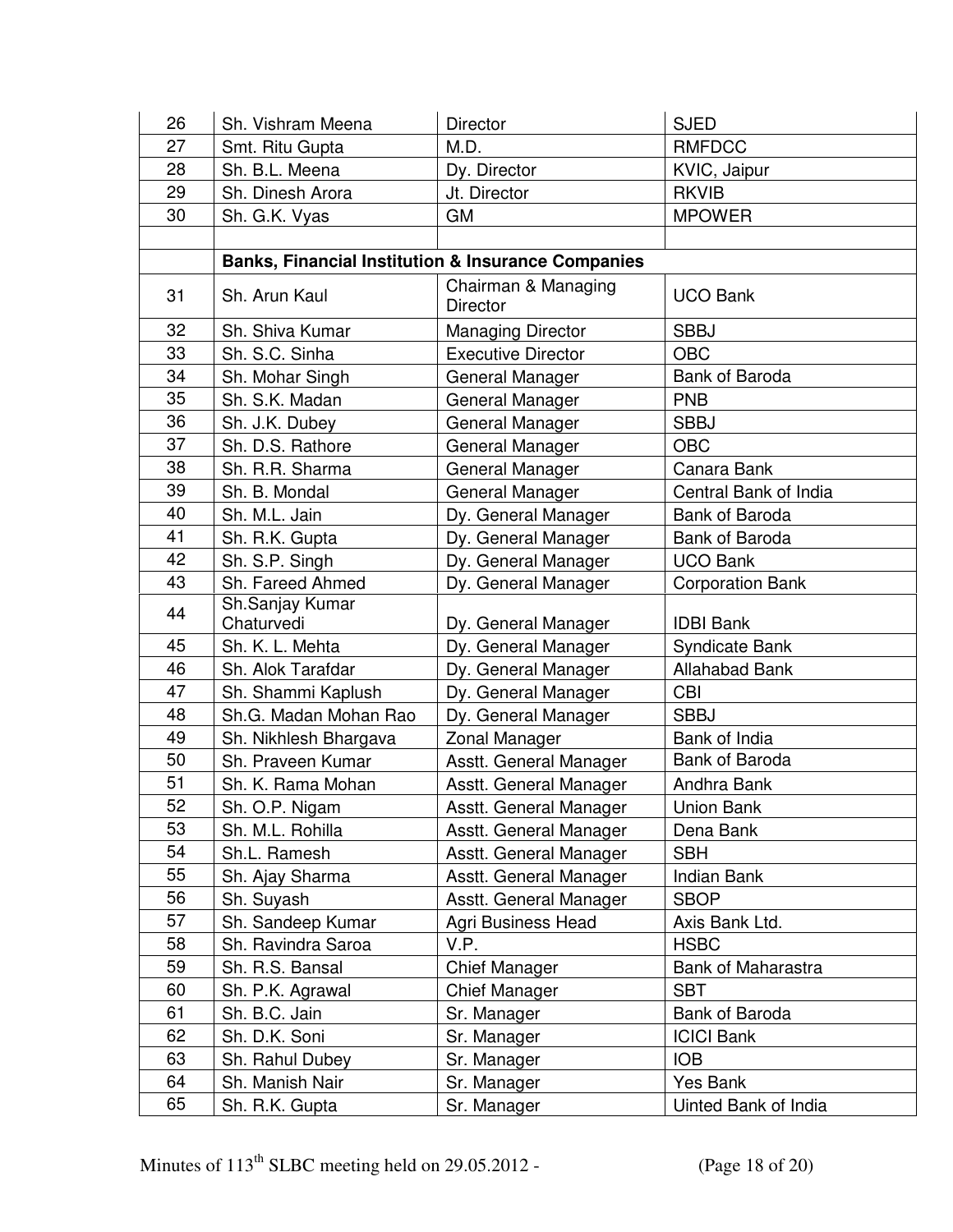| 66 | Dr. S.S. Sinha        | Manager        | <b>Bank of Baroda</b>  |
|----|-----------------------|----------------|------------------------|
| 67 | Sh. Rakesh Mathur     | Manager        | <b>Indian Bank</b>     |
| 68 | Sh. K.K. Khemka       | Manager        | Vijiya Bank            |
| 69 | Sh. Jayesh Sanghi     | Officer        | Bank of Baroda         |
| 70 | Sh. Vikas Agrawal     | Officer        | Bank of Baroda         |
| 71 | Sh. Hari Kishan Saini | Dy. Manager    | <b>SBM</b>             |
| 72 | Sh. Aashish Bora      | Asstt. Manager | The CSB                |
|    |                       |                |                        |
| 73 | Sh. RCS Jodha         | MD             | <b>RSCB</b>            |
| 74 | Smt. Manjari Bhanti   | M.D.           | <b>SLDB</b>            |
| 75 | Dr. M.S. Phogat       | Chairman       | <b>BRGB</b>            |
| 76 | Sh. J.K. Patra        | Chairman       | <b>JTGB</b>            |
| 77 | Sh. U.C. Agrawal      | Chairman       | <b>MAGB</b>            |
| 78 | Sh. Sanjay Malik      | Chairman       | <b>HKGB</b>            |
| 79 | Sh. Sudhir Thakur     | Chairman       | <b>MGB Gramin Bank</b> |
| 80 | Sh. Anil K. Gupta     | Chairman       | <b>RGB</b>             |
| 81 | Sh. Sunil Pamecha     | GM             | The Urban Co-op Bank   |
|    |                       |                |                        |
| 82 | Sh. B.S. Rahul        | <b>CRM</b>     | Agri. Ins. Co.         |
| 83 | Sh. R.K. Rajpal       | <b>CRM</b>     | Oriental Insurance     |
| 84 | Sh. Lalit Gupta       | Manager        | <b>LIC</b>             |